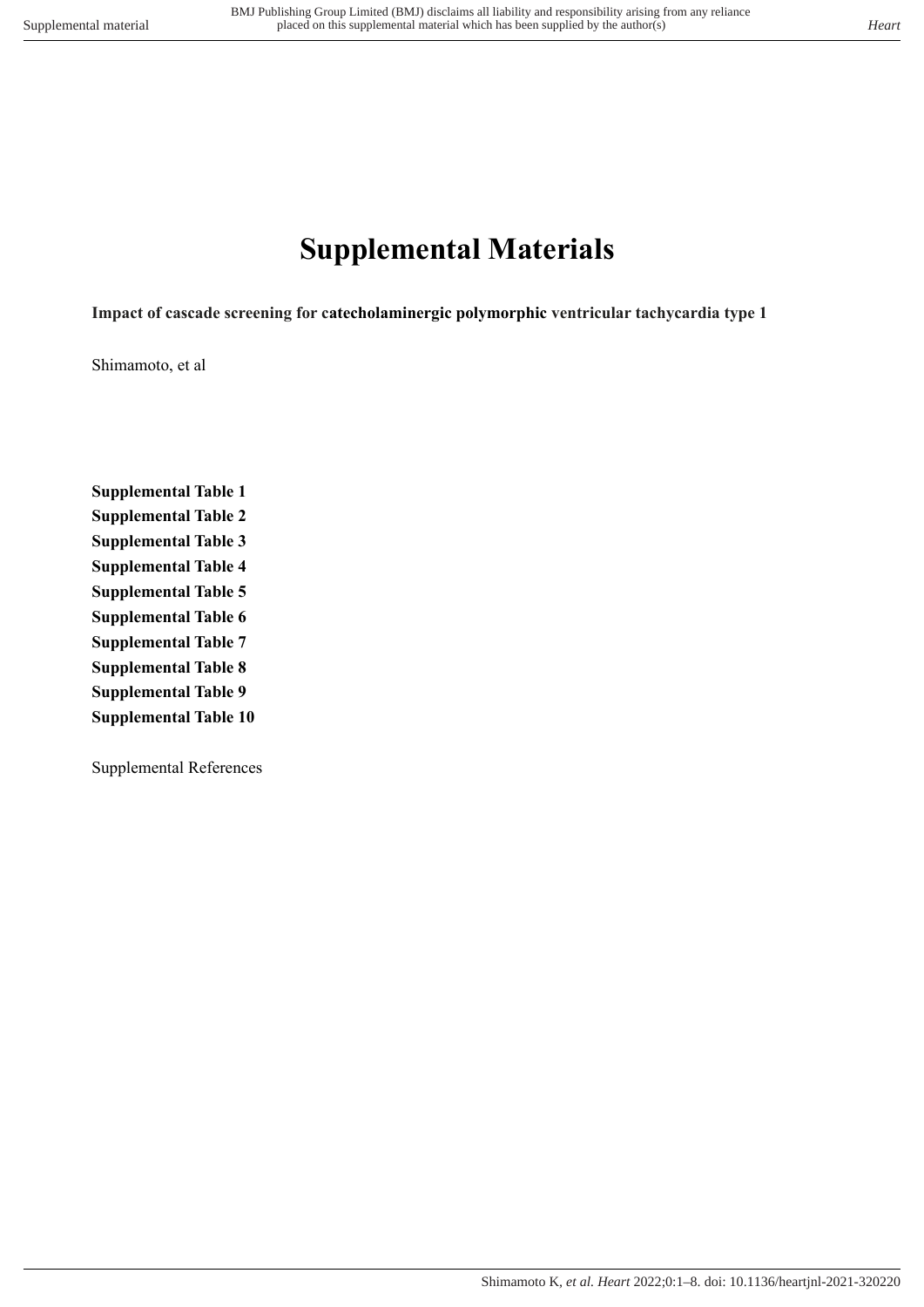| <b>Variants</b> |                | PVS1 | PS1          | PS <sub>2</sub> | PS3          | PS <sub>4</sub> | <b>PM1</b>   | <b>PM2</b>   | PM3 | <b>PM4</b>   | PM <sub>5</sub> | <b>PM6</b> | PP <sub>1</sub> | PP <sub>2</sub> | PP3          | PP4          | PP <sub>5</sub> | <b>ACMG</b>            |
|-----------------|----------------|------|--------------|-----------------|--------------|-----------------|--------------|--------------|-----|--------------|-----------------|------------|-----------------|-----------------|--------------|--------------|-----------------|------------------------|
| c.100A > G      | p.K34E         |      |              | $\mathbf{1}$    |              |                 |              | 1            |     |              |                 |            |                 |                 | $\mathbf{1}$ | $\mathbf{1}$ |                 | $\mathbf{L}\mathbf{P}$ |
| exon 3 deletion | p.N57_G91del35 |      |              |                 | $\mathbf{1}$ |                 | 1            | 1            |     | $\mathbf{1}$ |                 |            | 1               |                 | $\mathbf{1}$ |              |                 | P                      |
| c.506G>A        | p.R169Q        |      |              | $\mathbf{1}$    |              |                 | 1            | 1            |     |              | 1               |            |                 |                 | $\mathbf{1}$ | $\mathbf{1}$ |                 | $\mathbf P$            |
| c.506G>T        | p.R169L        |      | $\mathbf{1}$ |                 |              |                 | 1            | 1            |     |              | 1               |            |                 |                 |              | $\mathbf{1}$ | $\mathbf{1}$    | ${\bf P}$              |
| $c.515G$ >A     | p.G172E        |      |              | 1               |              |                 | 1            | 1            |     |              | 1               |            |                 |                 | $\mathbf{1}$ | $\mathbf{1}$ | $\mathbf{1}$    | $\mathbf{P}$           |
| c.518A > G      | p.E173G        |      |              | 1               |              |                 | 1            | 1            |     |              |                 |            |                 |                 | $\mathbf{1}$ | 1            |                 | P                      |
| $c.527G$ >A     | p.R176Q        |      |              |                 |              |                 | $\mathbf{1}$ | $\mathbf{1}$ |     |              | $\mathbf{1}$    |            |                 |                 | $\mathbf{1}$ | $\mathbf{1}$ | $\mathbf{1}$    | LP                     |
| c.533G>C        | p.G178A        |      |              | $\mathbf{1}$    |              |                 | 1            | 1            |     |              |                 |            |                 |                 | 1            | 1            |                 | $\mathbf{P}$           |
| $c.535G$ >A     | p.D179N        |      |              | $\mathbf{1}$    |              |                 | $\mathbf{1}$ | 1            |     |              | $\mathbf{1}$    |            |                 |                 | $\mathbf{1}$ | $\mathbf{1}$ |                 | $\mathbf{P}$           |
| c.1069G>A       | p.G357S        |      |              |                 |              |                 | 1            | 1            |     |              |                 |            | 1               |                 | $\mathbf{1}$ | 1            | $\mathbf{1}$    | LP                     |
| c.1202A>G       | p.D401G        |      |              |                 |              |                 | $\mathbf{1}$ | 1            |     |              |                 |            | 1               |                 | $\mathbf{1}$ | 1            |                 | LP                     |
| c.1244C>G       | p.T415R        |      |              | $\mathbf{1}$    |              |                 | 1            | 1            |     |              | 1               |            |                 |                 | $\mathbf{1}$ | 1            |                 | ${\bf P}$              |
| c.1258C>T       | p.R420W        |      | 1            |                 | 1            |                 | 1            |              |     |              | ı               |            | 1               |                 | $\mathbf{1}$ | $\mathbf{1}$ | 1               | $\mathbf P$            |
| c.1259G>A       | p.R420Q        |      |              |                 |              |                 | 1            | 1            |     |              | 1               |            | 1               |                 | $\mathbf{1}$ | 1            | $\mathbf{1}$    | ${\bf P}$              |
| c.1372G>A       | p.D458N        |      |              |                 |              |                 | 1            | 1            |     |              |                 |            | $\mathbf{1}$    |                 | $\mathbf{1}$ | $\mathbf{1}$ |                 | LP                     |
| c.1375C>G       | p.L459V        |      |              |                 |              |                 | 1            | 1            |     |              |                 |            | 1               |                 | $\mathbf{1}$ | 1            |                 | LP                     |
| c.5128C>A       | p.H1710N       |      |              |                 |              |                 | 1            |              |     |              |                 |            |                 |                 | 1            | 1            |                 | LP                     |
| c.5170G>A       | p.E1724K       |      |              |                 |              |                 | 1            | 1            |     |              |                 |            | $\mathbf{1}$    |                 | $\mathbf{1}$ | $\mathbf{1}$ | $\mathbf{1}$    | LP                     |
| c.6507G>T       | p.E2169D       |      |              |                 |              |                 | 1            | 1            |     |              |                 |            | 1               |                 | $\mathbf{1}$ | 1            |                 | LP                     |
| c.6574A>T       | p.M2192L       |      |              |                 |              |                 | 1            | 1            |     |              |                 |            | 1               |                 | $\mathbf{1}$ | 1            |                 | LP                     |
| c.6645T>G       | p.F2215L       |      |              | 1               |              |                 | 1            | 1            |     |              |                 |            |                 |                 | $\mathbf{1}$ | $\mathbf{1}$ |                 | $\mathbf{P}$           |
| c.6649C>T       | p.H2217Y       |      |              |                 |              |                 | 1            | 1            |     |              |                 |            |                 |                 | $\mathbf{1}$ | $\mathbf{1}$ | 1               | LP                     |
| c.6737C>T       | p.S2246L       |      |              | $\mathbf{1}$    |              |                 | 1            | 1            |     |              |                 |            |                 |                 | $\mathbf{1}$ | $\mathbf{1}$ | $\mathbf{1}$    | $\mathbf P$            |
| c.6883G>A       | p.G2295R       |      |              | 1               |              |                 | 1            | 1            |     |              |                 |            |                 |                 | 1            | 1            |                 | P                      |
| c.6887A>G       | p.E2296G       |      |              | $\mathbf{1}$    |              |                 | 1            | 1            |     |              |                 |            |                 |                 | $\mathbf{1}$ | 1            |                 | $\mathbf P$            |

# **Supplemental Table 1.** *RYR2* **variant classification according to the American College of Medical Genetics (ACMG) guideline.**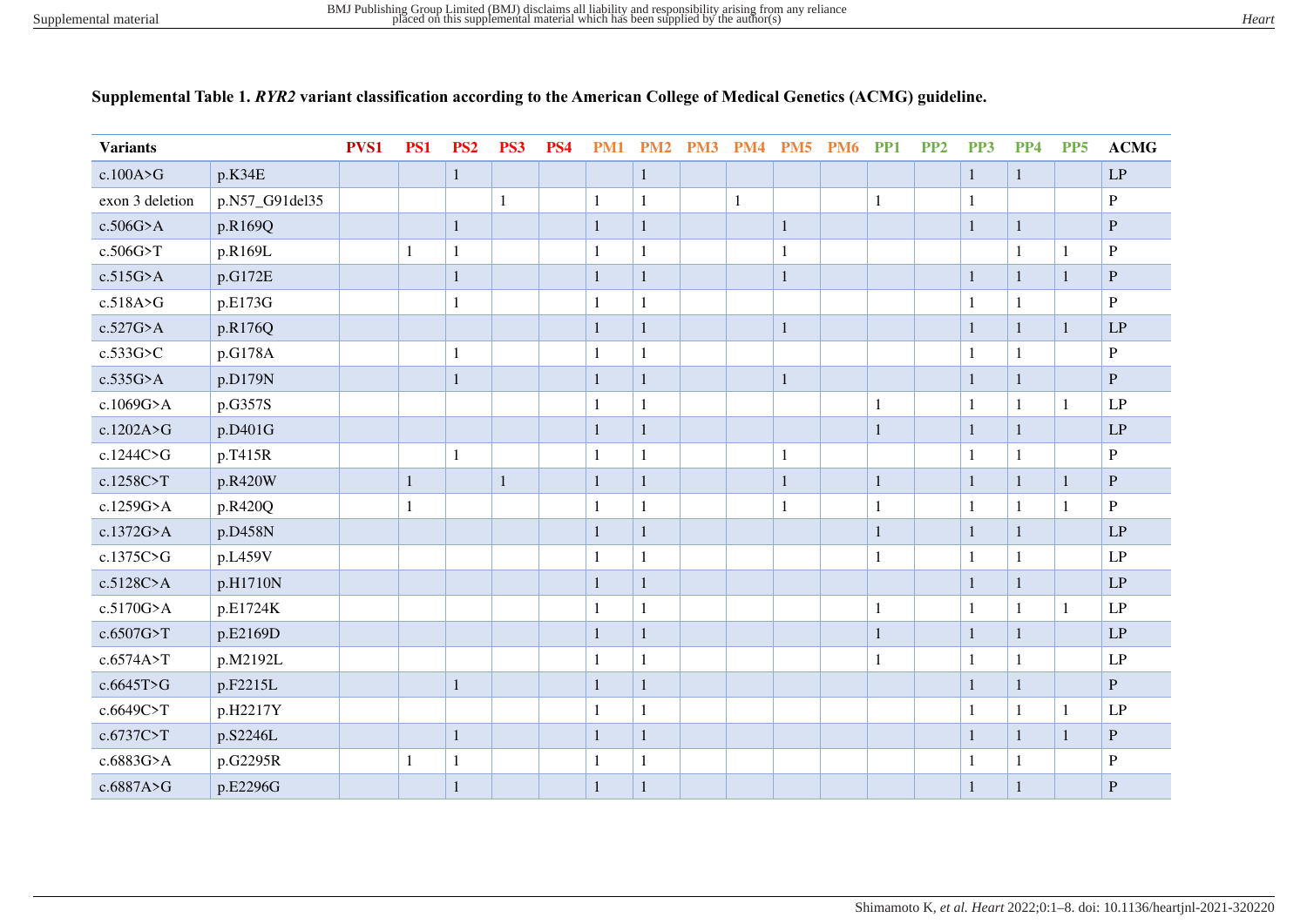| c.6900C>G  | p.D2300E |              | $\mathbf{1}$ | $\mathbf{1}$ | $\mathbf{1}$ |  |              |              | $\mathbf{1}$ |              |              | LP           |
|------------|----------|--------------|--------------|--------------|--------------|--|--------------|--------------|--------------|--------------|--------------|--------------|
| c.6919T>G  | p.F2307V | $\mathbf{1}$ | $\mathbf{1}$ | $\mathbf{1}$ | $\,1\,$      |  |              |              | $\mathbf{1}$ | $\mathbf{1}$ |              | ${\bf P}$    |
| c.7159G>A  | p.A2387T |              | $\mathbf{1}$ | $\mathbf{1}$ | $\mathbf 1$  |  | $\mathbf{1}$ |              | $\mathbf{1}$ |              | $\mathbf{1}$ | $\, {\bf P}$ |
| c.7171T>C  | p.F2391L |              |              | $1\,$        | $\,1\,$      |  |              | $\mathbf{1}$ | $\mathbf{1}$ | $\mathbf{1}$ |              | LP           |
| c.7199G>T  | p.G2400V |              | $\mathbf{1}$ | $\mathbf{1}$ | $\mathbf{1}$ |  |              |              | $\mathbf{1}$ | $\mathbf{1}$ |              | $\, {\bf P}$ |
| c.11583G>C | p.Q3861H |              | $\mathbf{1}$ | $\mathbf{1}$ | $\,1\,$      |  |              |              | $\mathbf{1}$ | $\mathbf{1}$ |              | $\, {\bf P}$ |
| c.11583G>T | p.Q3861H |              | $\mathbf{1}$ | $\mathbf{1}$ | $\,1\,$      |  |              |              | $\mathbf{1}$ | $\mathbf{1}$ |              | $\, {\bf P}$ |
| c.11590A>G | p.N3864D |              | $\mathbf 1$  | $\mathbf{1}$ | $\,1\,$      |  |              |              | $\mathbf{1}$ | $\mathbf{1}$ |              | ${\bf P}$    |
| c.11812A>G | p.S3938G |              | $\mathbf{1}$ | 1            | $\mathbf{1}$ |  |              |              | $\mathbf{1}$ | $\mathbf{1}$ |              | $\mathbf{P}$ |
| c.11836G>A | p.G3946S |              | $\mathbf{1}$ | $\mathbf{1}$ | $\,1\,$      |  | $\mathbf{1}$ |              | $\mathbf{1}$ | $\mathbf{1}$ | $\mathbf{1}$ | ${\bf P}$    |
| c.11837G>T | p.G3946V |              | $\mathbf{1}$ | $\mathbf{1}$ | $\mathbf{1}$ |  |              |              | $\mathbf{1}$ | $\mathbf{1}$ | $\mathbf{1}$ | ${\bf P}$    |
| c.11924A>C | p.Q3975P |              |              | $\mathbf{1}$ | $\,1\,$      |  |              | $\mathbf{1}$ | $\mathbf{1}$ | $\mathbf{1}$ |              | LP           |
| c.12006G>T | p.M4002I | $\mathbf{1}$ | $\mathbf{1}$ | $\mathbf{1}$ | $\mathbf 1$  |  |              |              | $\mathbf{1}$ | $\mathbf{1}$ |              | $\, {\bf P}$ |
| c.12059T>C | p.F4020S |              | $\mathbf 1$  | $\mathbf{1}$ | $\,1\,$      |  |              |              | $\mathbf{1}$ | $\mathbf{1}$ |              | ${\bf P}$    |
| c.12301C>T | p.L4101F |              | $\mathbf{1}$ | $\mathbf{1}$ | $\,1\,$      |  |              |              | $\mathbf{1}$ | $\mathbf{1}$ | $\mathbf{1}$ | $\, {\bf P}$ |
| c.12371G>A | p.S4124N |              |              | $\mathbf{1}$ | $\,1\,$      |  |              |              | $\mathbf{1}$ | $\mathbf{1}$ | $\mathbf{1}$ | LP           |
| c.12533A>G | p.N4178S |              | $\mathbf{1}$ | 1            | $\mathbf 1$  |  |              |              | $\mathbf{1}$ | $\mathbf{1}$ | $\mathbf{1}$ | $\, {\bf P}$ |
| c.12559G>A | p.E4187K |              | $\mathbf{1}$ | $\mathbf{1}$ | $\mathbf{1}$ |  |              |              | $\mathbf{1}$ | $\mathbf{1}$ |              | $\mathbf{P}$ |
| c.12579C>G | p.C4193W |              | $\mathbf{1}$ | 1            | $\mathbf 1$  |  |              |              | $\mathbf{1}$ |              |              | LP           |
| c.12586A>G | p.T4196A |              | $\mathbf 1$  | $\mathbf{1}$ | $\mathbf{1}$ |  |              |              | $\mathbf{1}$ | $\mathbf{1}$ | $\mathbf{1}$ | $\, {\bf P}$ |
| c.13463A>C | p.Q4488P |              | $\mathbf{1}$ |              | $\mathbf 1$  |  |              |              | $\mathbf{1}$ |              |              | LP           |
| c.13489C>T | p.R4497C |              | $\mathbf{1}$ | $\mathbf{1}$ | $\,1$        |  |              | $\mathbf{1}$ | $\mathbf{1}$ | $\mathbf{1}$ | $\mathbf{1}$ | $\mathbf P$  |
| c.13763T>C | p.I4588T |              | $\mathbf{1}$ | $\mathbf{1}$ | $\mathbf 1$  |  |              |              | $\mathbf{1}$ | $\mathbf{1}$ | $\mathbf{1}$ | $\, {\bf P}$ |
| c.13800T>G | p.F4600L |              | $\mathbf{1}$ | $\mathbf{1}$ | $\mathbf{1}$ |  |              |              | $\mathbf{1}$ | $\mathbf{1}$ |              | $\, {\bf P}$ |
| c.13997T>A | p.I4666N |              | $\mathbf{1}$ | $\mathbf{1}$ | $\,1\,$      |  |              |              | $\mathbf{1}$ | $\mathbf{1}$ |              | $\mathbf{P}$ |
| c.14158C>T | p.L4720F |              | $\mathbf 1$  | $\,1\,$      | $\,1\,$      |  |              |              | $\mathbf{1}$ | $\mathbf{1}$ | $\mathbf{1}$ | ${\bf P}$    |
| c.14174A>G | p.Y4725C |              | $\mathbf{1}$ | 1            | $\mathbf 1$  |  | $\mathbf{1}$ |              | 1            | $\mathbf{1}$ | $\mathbf{1}$ | $\, {\bf P}$ |
| c.14251A>C | p.K4751Q |              | $\mathbf{1}$ | $\mathbf{1}$ | $\,1\,$      |  | $\mathbf{1}$ |              | $\mathbf{1}$ | $\mathbf{1}$ | $\mathbf{1}$ | ${\bf P}$    |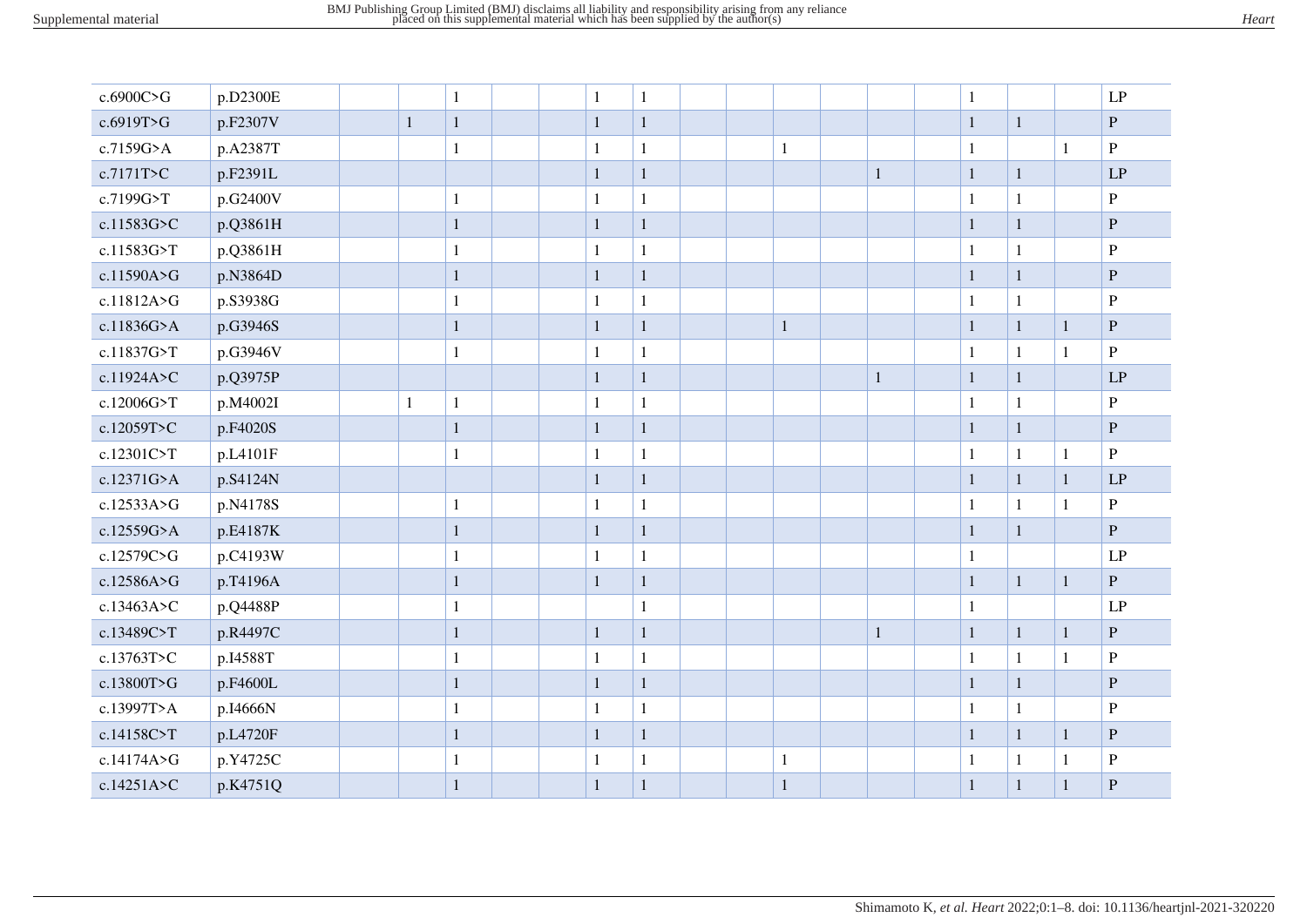| c.14311G > A     | p.V4771I        |  |   |  |  |  |  |  |  | P  |
|------------------|-----------------|--|---|--|--|--|--|--|--|----|
| c.14341T > C     | p.Y4781H        |  |   |  |  |  |  |  |  | D  |
| c.14461 $G$ >A   | p.V4821I        |  |   |  |  |  |  |  |  | D  |
| c.14778A > G     | p.I4926M        |  |   |  |  |  |  |  |  | P  |
| c.14806C>A       | p.Q4936K        |  |   |  |  |  |  |  |  | D  |
| c.14832_14834d   | p.4944_4945insH |  |   |  |  |  |  |  |  | P  |
| upTCA            |                 |  |   |  |  |  |  |  |  |    |
| c.14876G>A       | p.R4959Q        |  |   |  |  |  |  |  |  | D  |
| c.14878A > C     | p.K4960Q        |  | ш |  |  |  |  |  |  | LP |
| $c.6023 - 2$ A>G | Splicing Error  |  |   |  |  |  |  |  |  |    |

Evidence of pathogenicity; Very strong (PVS1), Strong (PS1~4), Moderate (PM1~6) and Supporting (PS1~5) were referred to the Standards and guidelines for the interpretation of sequence variants: a joint consensus recommendation of the American College of Medical Genetics and Genomics and the Association for Molecular Pathology Genetics in medicine1.

1: corresponds to the criteria, LP: likely pathogenic, P: pathogenic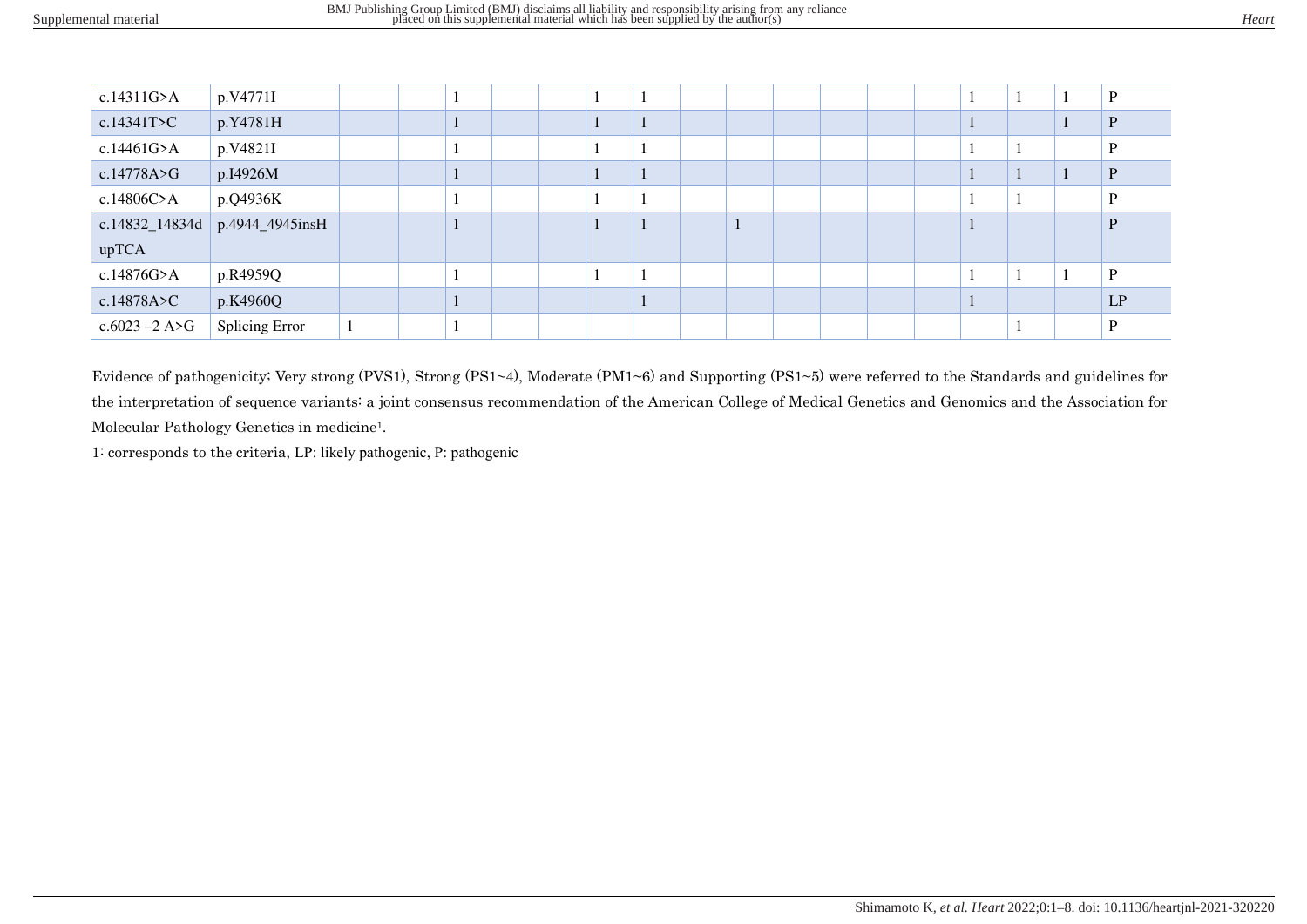# **Supplemental Table 2.** *RYR2* **variants and clinical characteristics of the probands.**

| Family | Sex                       | Variants        |                | Trio* | Heredity | Age at the     | Age at         | History of | History of | Bidirectional | Symptom or    | Refere                  |
|--------|---------------------------|-----------------|----------------|-------|----------|----------------|----------------|------------|------------|---------------|---------------|-------------------------|
| lines  |                           |                 |                |       |          | first          | clinical       | Syncope    | CA         | <b>VT</b>     | arrhythmia of | nce                     |
|        |                           |                 |                |       |          | symptom,       | diagnosis,     |            |            |               | the parents   |                         |
|        |                           |                 |                |       |          | year           | years          |            |            |               |               |                         |
| 1      | $\mathbf M$               | c.100A>G        | p.K34E         | $(+)$ | de novo  | $\tau$         | 9              | $(+)$      | $(-)$      | $(+)$         | NA            |                         |
| 2      | $\boldsymbol{\mathrm{F}}$ | exon 3 deletion | p.N57 G91del35 | $(-)$ | maternal | 1              | 11             | $(+)$      | $(-)$      | $(-)$         | Syncope       | $\overline{c}$          |
| 3      | $\boldsymbol{\mathrm{F}}$ | exon 3 deletion | p.N57 G91del35 | $(+)$ | maternal | 16             | 17             | $^{(+)}$   | $(-)$      | $(-)$         | AF            | $\overline{c}$          |
| 4      | $\mathbf{M}$              | exon 3 deletion | p.N57_G91del35 | $(+)$ | paternal | 17             | 30             | $(+)$      | $(+)$      | $(-)$         | Syncope/AF    | $\sqrt{2}$              |
| 5      | F                         | c.506G>A        | p.R169Q        | $(+)$ | de novo  | 5              | 5              | $(+)$      | $(+)$      | $(+)$         | NA            | $2 - 4$                 |
| 6      | $\boldsymbol{\mathrm{F}}$ | c.506G>A        | p.R169Q        | $(+)$ | de novo  | $\tau$         | 9              | $(+)$      | $(+)$      | $(+)$         | NA            | $2 - 4$                 |
| 7      | $\boldsymbol{\mathrm{F}}$ | c.506G>A        | p.R169Q        | $(+)$ | de novo  | $\overline{4}$ | $\overline{4}$ | $(-)$      | $(+)$      | $(+)$         | NA            | $2 - 4$                 |
| 8      | M                         | c.506G>A        | p.R169Q        | $(+)$ | de novo  | 6              | 6              | $(-)$      | $(+)$      | $(+)$         | NA            | $2 - 4$                 |
| 9      | $\boldsymbol{\mathrm{F}}$ | c.506G>T        | p.R169L        | $(+)$ | de novo  | 9              | 9              | $(+)$      | $(-)$      | $(+)$         | NA            | $\overline{2}$          |
| 10     | F                         | c.515G>A        | p.G172E        | $(+)$ | de novo  | 6              | $\,8\,$        | $^{(+)}$   | $(+)$      | $(+)$         | NA            | $\mathbf{3}$            |
| 11     | M                         | c.518A>G        | p.E173G        | $(+)$ | de novo  | $\overline{2}$ | $\overline{4}$ | $(+)$      | $(+)$      | $(-)$         | NA            |                         |
| 12     | M                         | c.527G>A        | p.R176Q        | $(-)$ | paternal | 9              | 9              | $(+)$      | $(-)$      | $(-)$         | Syncope       | 5                       |
| 13     | F                         | c.527G>A        | p.R176Q        | $(-)$ | paternal | 9              | 22             | $(+)$      | $^{(+)}$   | $(-)$         | $(-)$         | 5                       |
| 14     | $\mathbf{M}$              | c.533G>C        | p.G178A        | $(+)$ | de novo  | 12             | 12             | $(-)$      | $(+)$      | $(-)$         | $\rm NA$      | $\overline{2}$          |
| 15     | M                         | c.535G>A        | p.D179N        | $(+)$ | de novo  | $\overline{4}$ | $\overline{4}$ | $(+)$      | $(-)$      | $(+)$         | $\rm NA$      | 6                       |
| 16     | M                         | c.1069G>A       | p.G357S        | $(+)$ | maternal | 13             | 13             | $(+)$      | $(-)$      | $(+)$         | $(-)$         | $\overline{\mathbf{3}}$ |
| 17     | F                         | c.1202A>G       | p.D401G        | $(+)$ | maternal | 11             | 11             | $(-)$      | $^{(+)}$   | $(-)$         | $(-)$         |                         |
| 18     | $\boldsymbol{\mathrm{F}}$ | c.1244C>G       | p.T415R        | $(+)$ | de novo  | 8              | 42             | $(+)$      | $(-)$      | $(-)$         | $\rm NA$      | 6                       |
| 19     | ${\bf F}$                 | c.1258C>T       | p.R420W        | $(+)$ | maternal | 12             | 13             | $(+)$      | $(+)$      | $(-)$         | $(-)$         | $\tau$                  |
| 20     | F                         | c.1259G>A       | p.R420Q        | $(-)$ | maternal | 7              | 12             | $(+)$      | $(+)$      | $(-)$         | Syncope/VF    | 2, 6, 8, 9              |
| 21     | $\mathbf{M}$              | c.1259G>A       | p.R420Q        | $(-)$ | maternal | 13             | 14             | $(+)$      | $(+)$      | $(+)$         | $(-)$         | 2, 6, 8, 9              |
| 22     | M                         | c.1259G>A       | p.R420Q        | $(+)$ | maternal | 10             | 11             | $(-)$      | $^{(+)}$   | $(-)$         | Syncope       | 2, 6, 8, 9              |
| 23     | $\mathbf{M}$              | c.1259G>A       | p.R420Q        | $(+)$ | maternal | NA             | 14             | $(-)$      | $(-)$      | $(-)$         | $(-)$         | 2, 6, 8, 9              |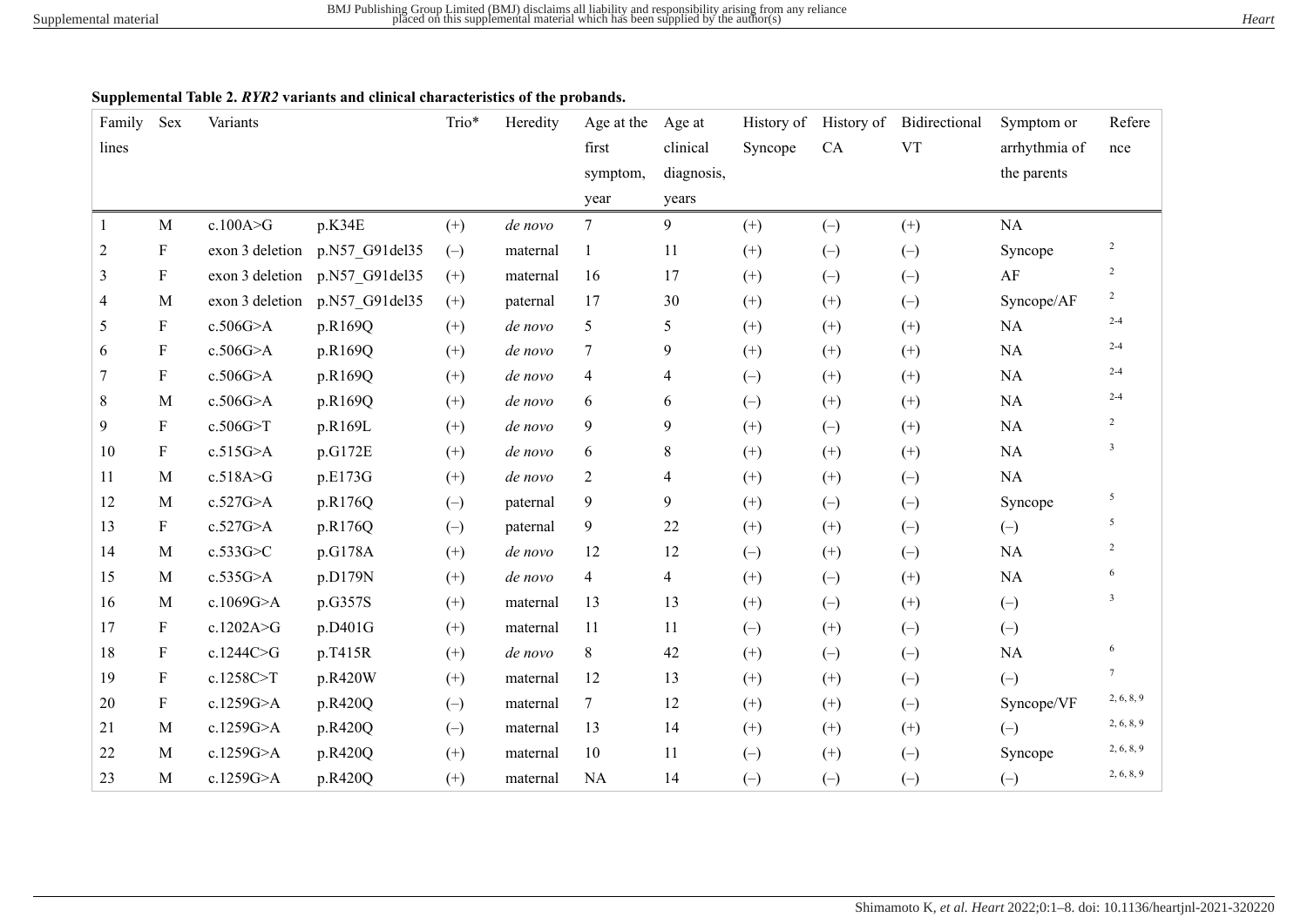| 24 | ${\bf F}$    | c.1372G>A   | p.D458N  | $(+)$ | paternal | 10             | 11             | $(+)$    | $(+)$    | $(-)$    | $(-)$       |                |
|----|--------------|-------------|----------|-------|----------|----------------|----------------|----------|----------|----------|-------------|----------------|
| 25 | F            | c.1375C>G   | p.L459V  | $(-)$ | paternal | 10             | 37             | $(+)$    | $(-)$    | $(+)$    | <b>PVC</b>  |                |
| 26 | M            | c.5128C>A   | p.H1710N | $(+)$ | maternal | <b>NA</b>      | 8              | $(-)$    | $(-)$    | $(-)$    | $(-)$       |                |
| 27 | M            | c.5170G>A   | p.E1724K | $(+)$ | maternal | $8\,$          | 11             | $(+)$    | $(-)$    | $(-)$    | Syncope     | 2, 6, 7, 9     |
| 28 | F            | c.5170G>A   | p.E1724K | $(-)$ | maternal | 10             | 25             | $(+)$    | $(-)$    | $(-)$    | Syncope/PVC | 2, 6, 7, 9     |
| 29 | F            | c.6507G>T   | p.E2169D | $(-)$ | maternal | $\tau$         | $\tau$         | $(+)$    | $(-)$    | $(+)$    | Syncope     | 2, 6, 7, 9     |
| 30 | M            | c.6574A > T | p.M2192L | $(+)$ | maternal | 13             | 13             | $^{(+)}$ | $(+)$    | $(-)$    | $(-)$       | 2, 6           |
| 31 | F            | c.6645T>G   | p.F2215L | $(+)$ | de novo  | 5              | 7              | $(+)$    | $(+)$    | $(-)$    | NA          |                |
| 32 | F            | c.6649C>T   | p.H2217Y | $(-)$ | maternal | 5              | 7              | $(+)$    | $(-)$    | $(-)$    | Syncope     | 6              |
| 33 | M            | c.6737C>T   | p.S2246L | $(+)$ | de novo  | 13             | 13             | $(-)$    | $(+)$    | $^{(+)}$ | NA          | $2-4, 6$       |
| 34 | F            | c.6737C>T   | p.S2246L | $(+)$ | de novo  | 3              | 3              | $(-)$    | $(+)$    | $(-)$    | $\rm NA$    | $2-4, 6$       |
| 35 | M            | c.6737C>T   | p.S2246L | $(+)$ | de novo  | 3              | 3              | $(-)$    | $^{(+)}$ | $(-)$    | NA          | $2-4, 6$       |
| 36 | M            | c.6737C>T   | p.S2246L | $(+)$ | de novo  | 2              | $\overline{c}$ | $(-)$    | $(+)$    | $(+)$    | $\rm NA$    | $2-4, 6$       |
| 37 | $\mathbf{F}$ | c.6883G>A   | p.G2295R | $(+)$ | de novo  | 8              | 13             | $(+)$    | $(+)$    | $(-)$    | $\rm NA$    |                |
| 38 | M            | c.6887A>G   | p.E2296G | $(+)$ | de novo  | 11             | 12             | $(+)$    | $(+)$    | $(-)$    | $\rm NA$    |                |
| 39 | $\mathbf F$  | c.6900C>G   | p.D2300E | $(+)$ | de novo  | 6              | 6              | $(-)$    | $(+)$    | $(-)$    | $\rm NA$    |                |
| 40 | F            | c.6919T>G   | p.F2307V | $(+)$ | de novo  | 7              | 13             | $^{(+)}$ | $(+)$    | $^{(+)}$ | $\rm NA$    |                |
| 41 | M            | c.7159G>A   | p.A2387T | $(+)$ | de novo  | 10             | 10             | $(-)$    | $(+)$    | $(-)$    | $\rm NA$    | 3, 4, 10       |
| 42 | F            | c.7171T>C   | p.F2391L | $(+)$ | paternal | 14             | 14             | $(+)$    | $(-)$    | $(-)$    | $(-)$       |                |
| 43 | M            | c.7199G>T   | p.G2400V | $(+)$ | de novo  | 10             | 15             | $(+)$    | $(+)$    | $(-)$    | $\rm NA$    | 2, 4           |
| 44 | F            | c.11583G>C  | p.Q3861H | $(+)$ | de novo  | 14             | 14             | $(-)$    | $^{(+)}$ | $(-)$    | $\rm NA$    | 2, 4           |
| 45 | ${\bf F}$    | c.11583G>T  | p.Q3861H | $(+)$ | de novo  | 8              | 8              | $(+)$    | $(-)$    | $^{(+)}$ | $\rm NA$    | $\overline{2}$ |
| 46 | F            | c.11590A>G  | p.N3864D | $(+)$ | de novo  | 11             | 11             | $(-)$    | $(+)$    | $(-)$    | NA          | 2, 6           |
| 47 | M            | c.11812A>G  | p.S3938G | $(+)$ | de novo  | $\overline{4}$ | 5              | $(+)$    | $(-)$    | $^{(+)}$ | $\rm NA$    | 6              |
| 48 | $\mathbf{F}$ | c.11836G>A  | p.G3946S | $(+)$ | de novo  | 6              | 16             | $^{(+)}$ | $(-)$    | $^{(+)}$ | NA          | 2, 6           |
| 49 | M            | c.11836G>A  | p.G3946S | $(+)$ | de novo  | 6              | 9              | $(+)$    | $(+)$    | $(+)$    | $\rm NA$    | 2, 6           |
| 50 | M            | c.11836G>A  | p.G3946S | $(+)$ | de novo  | 5              | 7              | $(+)$    | $(-)$    | $(+)$    | $\rm NA$    | 2, 6           |
| 51 | F            | c.11837G>T  | p.G3946V | $(+)$ | de novo  | 7              | 8              | $(+)$    | $(-)$    | $^{(+)}$ | $\rm NA$    |                |
| 52 | F            | c.11924A>C  | p.Q3975P | $(+)$ | paternal | 12             | 19             | $(+)$    | $(-)$    | $(-)$    | $(-)$       |                |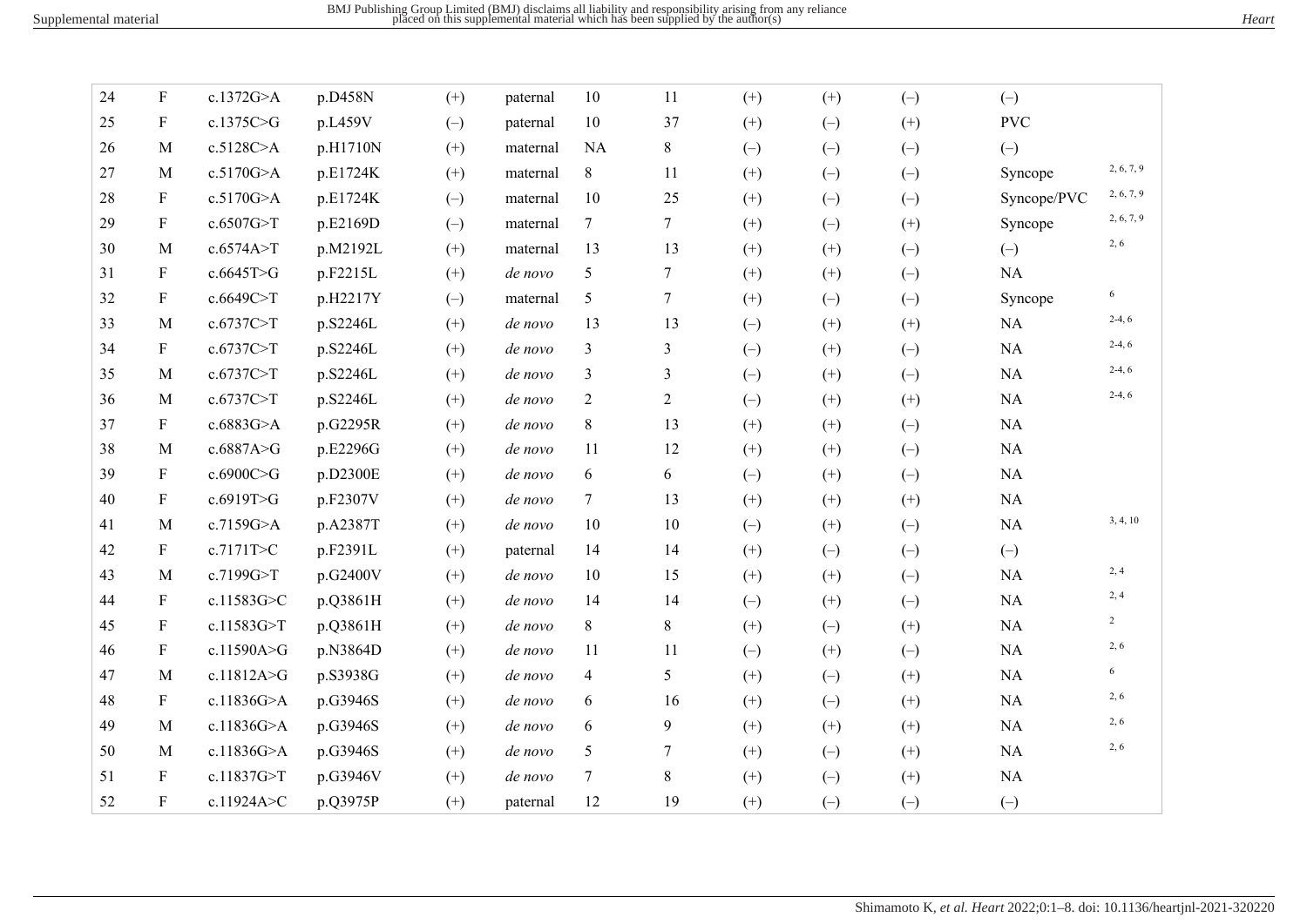| 53 | M            | c.12006G>T   | p.M4002I        | $(+)$    | de novo  | $\overline{c}$   | $\mathfrak{Z}$ | $(+)$    | $(-)$             | $(+)$ | NA       | $\overline{c}$ |
|----|--------------|--------------|-----------------|----------|----------|------------------|----------------|----------|-------------------|-------|----------|----------------|
| 54 | M            | c.12059T>C   | p.F4020S        | $(+)$    | de novo  | 9                | 13             | $(+)$    | $(-)$             | $(+)$ | NA       |                |
| 55 | F            | c.12301C>T   | p.L4101F        | $(+)$    | de novo  | 2                | 3              | $(+)$    | $(-)$             | $(-)$ | NA       |                |
| 56 | $\mathbf M$  | c.12301C>T   | p.L4101F        | $^{(+)}$ | de novo  | 5                | 5              | $(-)$    | $^{(+)}$          | $(-)$ | $\rm NA$ |                |
| 57 | M            | c.12371G>A   | p.S4124N        | $(-)$    | maternal | 9                | 11             | $(+)$    | $(-)$             | $(-)$ | $(-)$    | $\overline{2}$ |
| 58 | M            | c.12533A>G   | p.N4178S        | $(+)$    | de novo  | $\overline{4}$   | 7              | $(+)$    | $(-)$             | $(-)$ | NA       | 2, 3, 10       |
| 59 | $\mathbf{M}$ | c.12559G>A   | p.E4187K        | $^{(+)}$ | de novo  | $\tau$           | 7              | $(+)$    | $(-)$             | $(-)$ | $\rm NA$ | 2, 3, 6, 10    |
| 60 | F            | c.12579C>G   | p.C4193W        | $(+)$    | de novo  | 6                | 6              | $(-)$    | $(+)$             | $(-)$ | NA       | 2, 6           |
| 61 | M            | c.12586A>G   | p.T4196A        | $(+)$    | de novo  | $\tau$           | 9              | $(+)$    | $(-)$             | $(-)$ | NA       |                |
| 62 | $\mathbf{M}$ | c.13463A>C   | p.Q4488P        | $(+)$    | de novo  | 10               | 10             | $(+)$    | $(-)$             | $(-)$ | $\rm NA$ | $\overline{2}$ |
| 63 | M            | c.13489C>T   | p.R4497C        | $(+)$    | maternal | 8                | 14             | $(+)$    | $^{(+)}$          | $(-)$ | $(-)$    | 2, 5, 6, 11    |
| 64 | M            | c.13489C>T   | p.R4497C        | $(+)$    | de novo  | 8                | $8\,$          | $(-)$    | $(+)$             | $(+)$ | NA       | 5, 6, 11       |
| 65 | $\mathbf M$  | c.13763T>C   | p.I4588T        | $(+)$    | de novo  | $\mathfrak{Z}$   | 3              | $(-)$    | $(+)$             | $(+)$ | $\rm NA$ |                |
| 66 | F            | c.13800T>G   | p.F4600L        | $(+)$    | de novo  | 9                | 11             | $^{(+)}$ | $(-)$             | $(-)$ | NA       | $\overline{c}$ |
| 67 | M            | c.13997T>A   | p.I4666N        | $(+)$    | de novo  | 5                | 6              | $(+)$    | $(-)$             | $(-)$ | NA       |                |
| 68 | $\mathbf M$  | c.14158C>T   | p.L4720F        | $(+)$    | de novo  | 6                | 15             | $(+)$    | $\left( -\right)$ | $(+)$ | $\rm NA$ |                |
| 69 | M            | c.14174A>G   | p.Y4725C        | $(+)$    | de novo  | 10               | 28             | $(+)$    | $(-)$             | $(-)$ | NA       | $\overline{2}$ |
| 70 | $\mathbf F$  | c.14251A>C   | p.K4751Q        | $(+)$    | de novo  | 6                | 9              | $(+)$    | $(-)$             | $(+)$ | NA       | 2, 4, 9        |
| 71 | M            | c.14311G>A   | p.V4771I        | $(+)$    | de novo  | 10               | 11             | $(+)$    | $(-)$             | $(-)$ | NA       | $2-5, 9$       |
| 72 | M            | c.14311G>A   | p.V4771I        | $^{(+)}$ | de novo  | 10               | 12             | $(+)$    | $(-)$             | $(+)$ | $\rm NA$ | $2 - 5$        |
| 73 | F            | c.14341T>C   | p.Y4781H        | $(+)$    | de novo  | $\overline{2}$   | $\overline{2}$ | $(+)$    | $(-)$             | $(-)$ | NA       |                |
| 74 | F            | c.14461G>A   | p.V4821I        | $(+)$    | de novo  | 6                | 10             | $(+)$    | $(-)$             | $(+)$ | NA       | 6              |
| 75 | M            | c.14461G>A   | p.V4821I        | $^{(+)}$ | de novo  | 10               | 14             | $(+)$    | $^{(+)}$          | $(-)$ | $\rm NA$ | 6              |
| 76 | F            | c.14461G>A   | p.V4821I        | $(+)$    | de novo  | 8                | 11             | $(+)$    | $(-)$             | $(-)$ | $\rm NA$ | 6              |
| 78 | M            | c.14778A>G   | p.I4926M        | $(+)$    | de novo  | 5                | 5              | $(-)$    | $(+)$             | $(+)$ | NA       |                |
| 79 | $\mathbf{M}$ | c.14806C>A   | p.Q4936K        | $(+)$    | de novo  | 14               | 17             | $(+)$    | $^{(+)}$          | $(-)$ | $\rm NA$ | $\overline{c}$ |
| 80 | $\mathbf{M}$ | c.14832 1483 | p.4944 4945insH | $(+)$    | de novo  | 5                | 5              | $(-)$    | $(+)$             | $(-)$ | NA       | 2              |
|    |              | 4dupTCA      |                 |          |          |                  |                |          |                   |       |          |                |
| 81 | $\mathbf M$  | c.14876G>A   | p.R4959Q        | $(+)$    | de novo  | $\boldsymbol{7}$ | 9              | $(+)$    | $^{(+)}$          | $(-)$ | $\rm NA$ |                |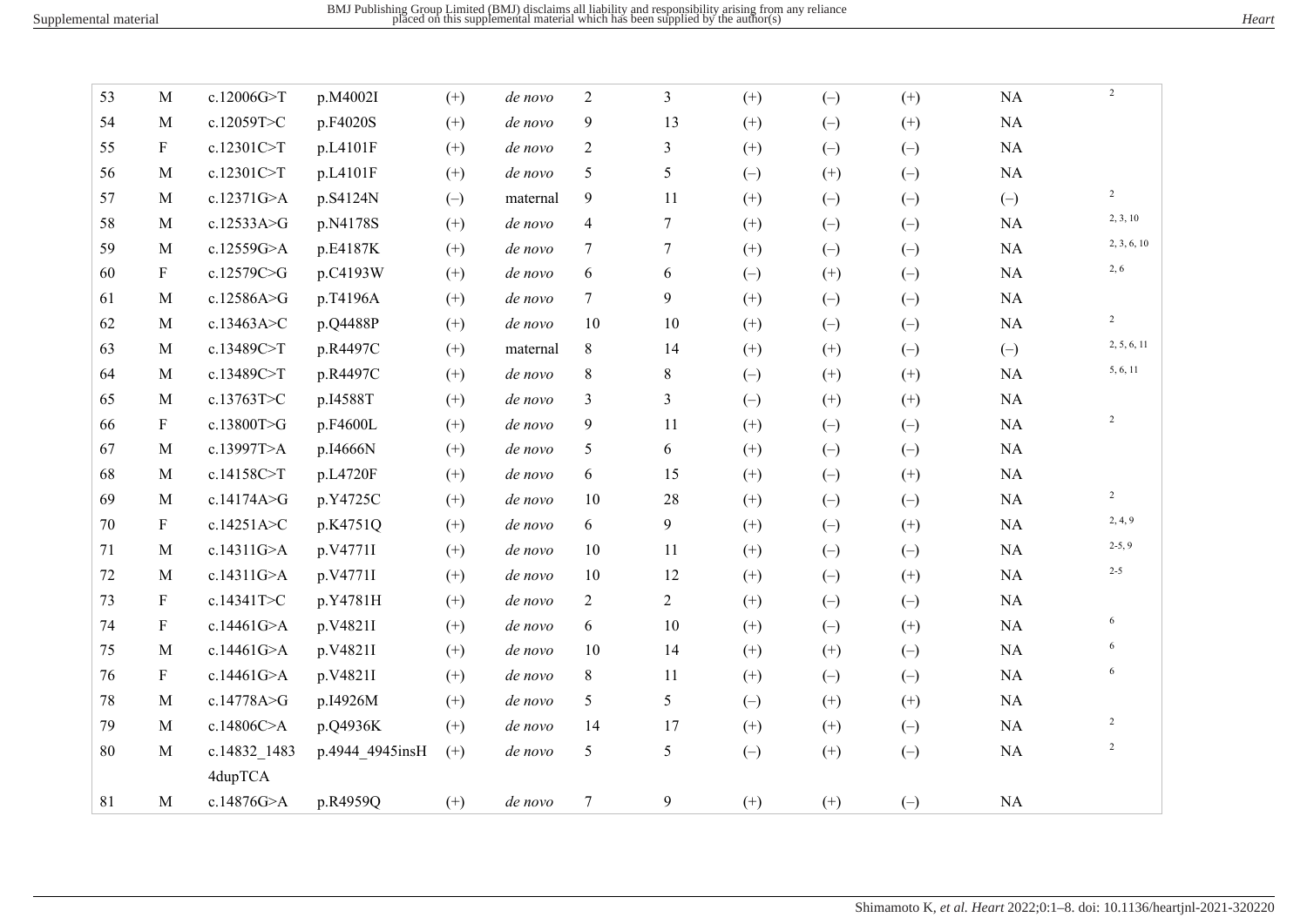|  | 82 F c.14878A>C p.K4960Q (+) denovo 15 18 (+) (+) (-)         |  |  |  |  |  |
|--|---------------------------------------------------------------|--|--|--|--|--|
|  | 83 M c.6023 -2 A>G Splicing Error (+) de novo 4 9 (+) (-) (-) |  |  |  |  |  |

\*Trio (+): Both of the parents underwent genetic testing, (): One parent has been confirmed to have same variants with probands , proving heritability, but the other has not been tested.

AF: atrial fibrillation, CA: cardiac arrest, PVC: premature ventricular contraction, NA: not applicable, VT: ventricular tachycardia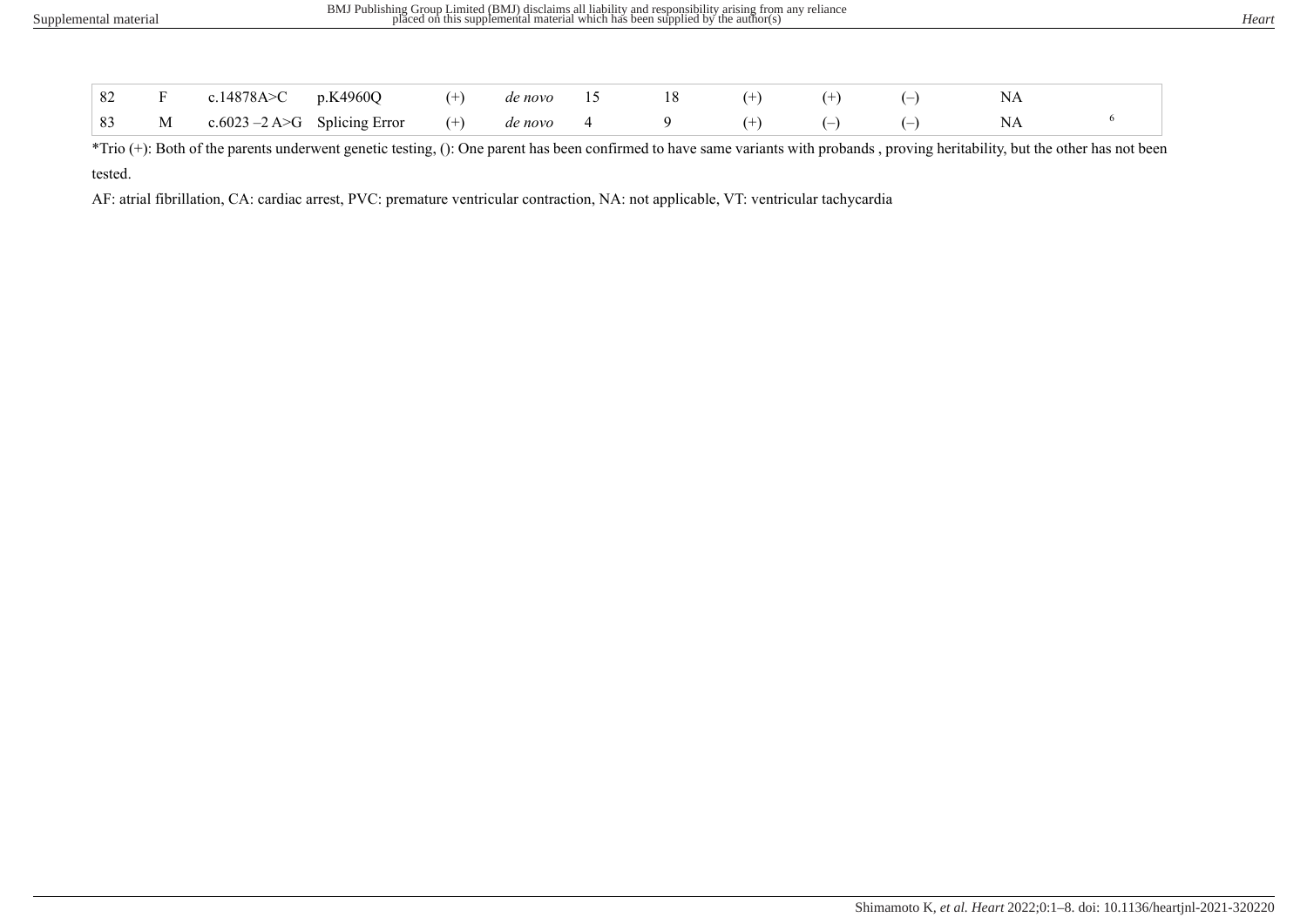# **Supplemental Table 3.** *In silico* **prediction of** *RYR2* **variants**

| Variants     |          | Mutation accessor* | Poly-Phen-2†      | CADD Score‡ | ClinVar§   | VarSome       |
|--------------|----------|--------------------|-------------------|-------------|------------|---------------|
| c.100A > G   | p.K34E   | Medium             | Possibly damaging | 24.9        | <b>VUS</b> | <b>VUS/LP</b> |
| $c.506G$ >A  | p.R169Q  | Medium             | Probably damaging | 29.2        | P/LP       | ${\bf P}$     |
| c.506G>T     | p.R169L  | Medium             | Probably damaging | 29          | ${\bf P}$  | LP            |
| c.515G>A     | p.G172E  | Medium             | Probably damaging | 27.3        | LP         | LP            |
| c.518A>G     | p.E173G  | Medium             | Probably damaging | 28.3        |            | VUS/P         |
| $c.527G$ >A  | p.R176Q  | Medium             | Probably damaging | 26.3        | ${\bf P}$  | ${\bf P}$     |
| $c.533G$ >C  | p.G178A  | Medium             | Probably damaging | 25.9        |            | VUS/P         |
| $c.535G$ >A  | p.D179N  | Medium             | Probably damaging | 28.9        | <b>VUS</b> | LP            |
| c.1069G>A    | p.G357S  | Medium             | Probably damaging | 26.6        | ${\bf P}$  | LP            |
| c.1202A>G    | p.D401G  | Medium             | Possibly damaging | 23          |            | VUS/P         |
| c.1244C>G    | p.T415R  | Medium             | Probably damaging | 23.6        |            | LP            |
| c.1258C>T    | p.R420W  | Medium             | Probably damaging | $27\,$      | ${\bf P}$  | $\, {\bf P}$  |
| $c.1259G$ >A | p.R420Q  | Medium             | Probably damaging | 25.3        | ${\bf P}$  | $\, {\bf p}$  |
| c.1372G>A    | p.D458N  | Medium             | Probably damaging | 25.3        | <b>VUS</b> | <b>VUS/LP</b> |
| c.1375C>G    | p.L459V  | Medium             | Probably damaging | 21.5        | <b>VUS</b> | <b>VUS/LP</b> |
| c.5128C>A    | p.H1710N | Medium             | Probably damaging | 26          |            | VUS/P         |
| $c.5170G$ >A | p.E1724K | Medium             | Probably damaging | 29.6        | P/LP       | LP            |
| c.6507G>T    | p.E2169D | Medium             | Probably damaging | 25          |            | VUS/P         |
| c.6574A>T    | p.M2192L | Low                | Probably damaging | 24.9        |            | VUS/P         |
| c.6645T>G    | p.F2215L | Medium             | Probably damaging | 27.7        |            | VUS/P         |
| c.6649C>T    | p.H2217Y | Medium             | Probably damaging | 29          | LP         | LP            |
| c.6737C>T    | p.S2246L | Medium             | Probably damaging | 28.9        | ${\bf P}$  | $\, {\bf P}$  |
| c.6883G>A    | p.G2295R | Medium             | Probably damaging | 32          | LP         | LP            |
| c.6887A>G    | p.E2296G | Medium             | Probably damaging | 30          |            | VUS/P         |
| c.6900C>G    | p.D2300E | Medium             | Probably damaging | 23.7        |            | VUS/P         |
| c.6919T>G    | p.F2307V | Medium             | Probably damaging | 28.3        |            | VUS/P         |
| c.7159G>A    | p.A2387T | Medium             | Probably damaging | 28.2        | P/LP       | $\mathbf P$   |
| c.7171T>C    | p.F2391L | Medium             | Probably damaging | 31          |            | VUS/P         |
| c.7199G>T    | p.G2400V | Medium             | Probably damaging | 28          |            | VUS/P         |
| c.11583G>C   | p.Q3861H | High               | Probably damaging | 25.4        | LP         | <b>VUS/LP</b> |
| c.11583G>T   | p.Q3861H | High               | Probably damaging | 25.7        | LP         | <b>VUS/LP</b> |
| c.11590A>G   | p.N3864D | Medium             | Probably damaging | 28.5        | <b>VUS</b> | <b>VUS/LP</b> |
| c.11812A>G   | p.S3938G | Medium             | Probably damaging | 25.7        |            | <b>VUS/LP</b> |
| c.11836G>A   | p.G3946S | Medium             | Probably damaging | 31          | ${\bf P}$  | LP            |
| c.11837G>T   | p.G3946V | Medium             | Probably damaging | 28.7        |            | VUS/P         |
| c.11924A>C   | p.Q3975P | Medium             | Probably damaging | 27.6        |            | <b>VUS/LP</b> |
| c.12006G>T   | p.M4002I | Low                | Probably damaging | 25.8        | LP         | LP            |
| c.12059T>C   | p.F4020S | Medium             | Probably damaging | 31          |            | <b>VUS/LP</b> |
| c.12301C>T   | p.L4101F | Medium             | Probably damaging | 24.9        | LP         | LP            |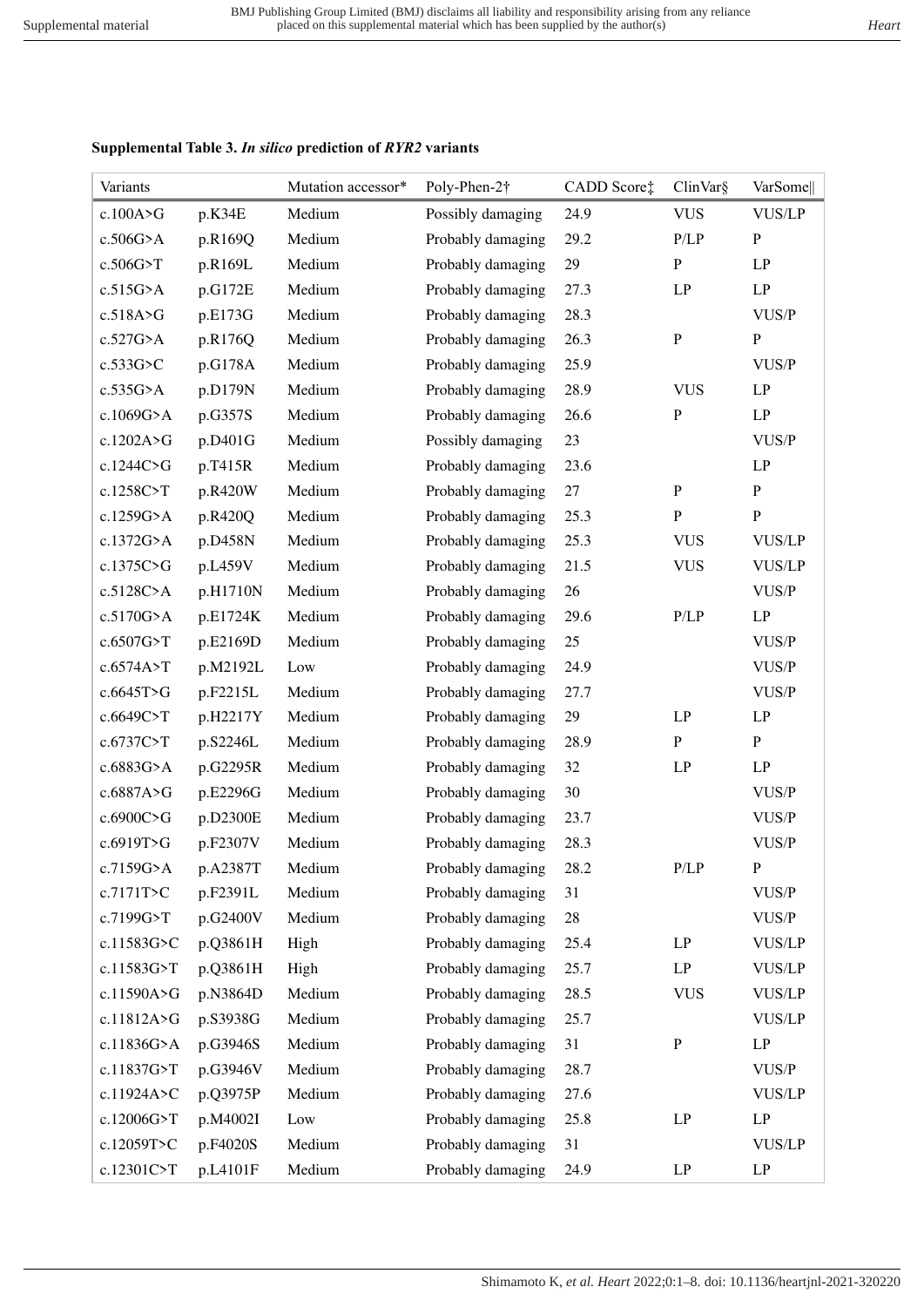| c.12371G>A   | p.S4124N | Medium | Probably damaging | 25.5 |              | <b>VUS/LP</b> |
|--------------|----------|--------|-------------------|------|--------------|---------------|
| c.12533A>G   | p.N4178S | Low    | Probably damaging | 23.4 | P/LP         | LP            |
| c.12559G>A   | p.E4187K | Medium | Probably damaging | 28.7 |              | <b>VUS/LP</b> |
| c.12579C>G   | p.C4193W | Medium | Probably damaging | 23.8 |              | VUS/P         |
| c.12586A>G   | p.T4196A | Low    | Possibly damaging | 22.7 |              | LP            |
| c.13463A>C   | p.Q4488P | Medium | Probably damaging | 26.3 |              | <b>VUS/LP</b> |
| c.13489C>T   | p.R4497C | Medium | Probably damaging | 32   | P/LP         | $\mathbf{P}$  |
| c.13763T>C   | p.I4588T | Medium | Possibly damaging | 27.6 | LP           | LP            |
| c.13800T>G   | p.F4600L | Medium | Benign            | 23.2 |              | VUS/P         |
| c.13997T>A   | p.I4666N | Medium | Probably damaging | 27   |              | <b>VUS/LP</b> |
| c.14158C>T   | p.L4720F | Medium | Probably damaging | 28.6 |              | <b>VUS/LP</b> |
| c.14174A>G   | p.Y4725C | Medium | Probably damaging | 29.4 | LP           | LP            |
| c.14251A > C | p.K4751Q | Medium | Probably damaging | 29.3 | P/LP         | LP            |
| c.14311G>A   | p.V4771I | Low    | Probably damaging | 24.9 | $\mathbf{P}$ | $\, {\bf P}$  |
| c.14341T>C   | p.Y4781H | Medium | Probably damaging | 26.2 | LP           | LP            |
| c.14461G>A   | p.V4821I | Medium | Probably damaging | 24.2 |              | <b>VUS/LP</b> |
| c.14778A>G   | p.I4926M | Medium | Probably damaging | 24.5 |              | <b>VUS/LP</b> |
| c.14806C>A   | p.Q4936K | Medium | Possibly damaging | 32   |              | LP            |
| c.14876G>A   | p.R4959Q | Low    | Probably damaging | 32   | P/LP         | $\mathbf{P}$  |
| c.14878A>C   | p.K4960Q | Medium | Probably damaging | 27.3 |              | <b>VUS/LP</b> |

\* http://mutationassessor.org/r3

† http://genetics.bwh.harvard.edu/pph2/

‡ http://cadd.gs.washington.edu/home

§ https://www.ncbi.nlm.nih.gov/clinvar/

|| https://varsome.com/

LP: likely pathogenic, P: pathogenic, VUS: variant of unknown significance.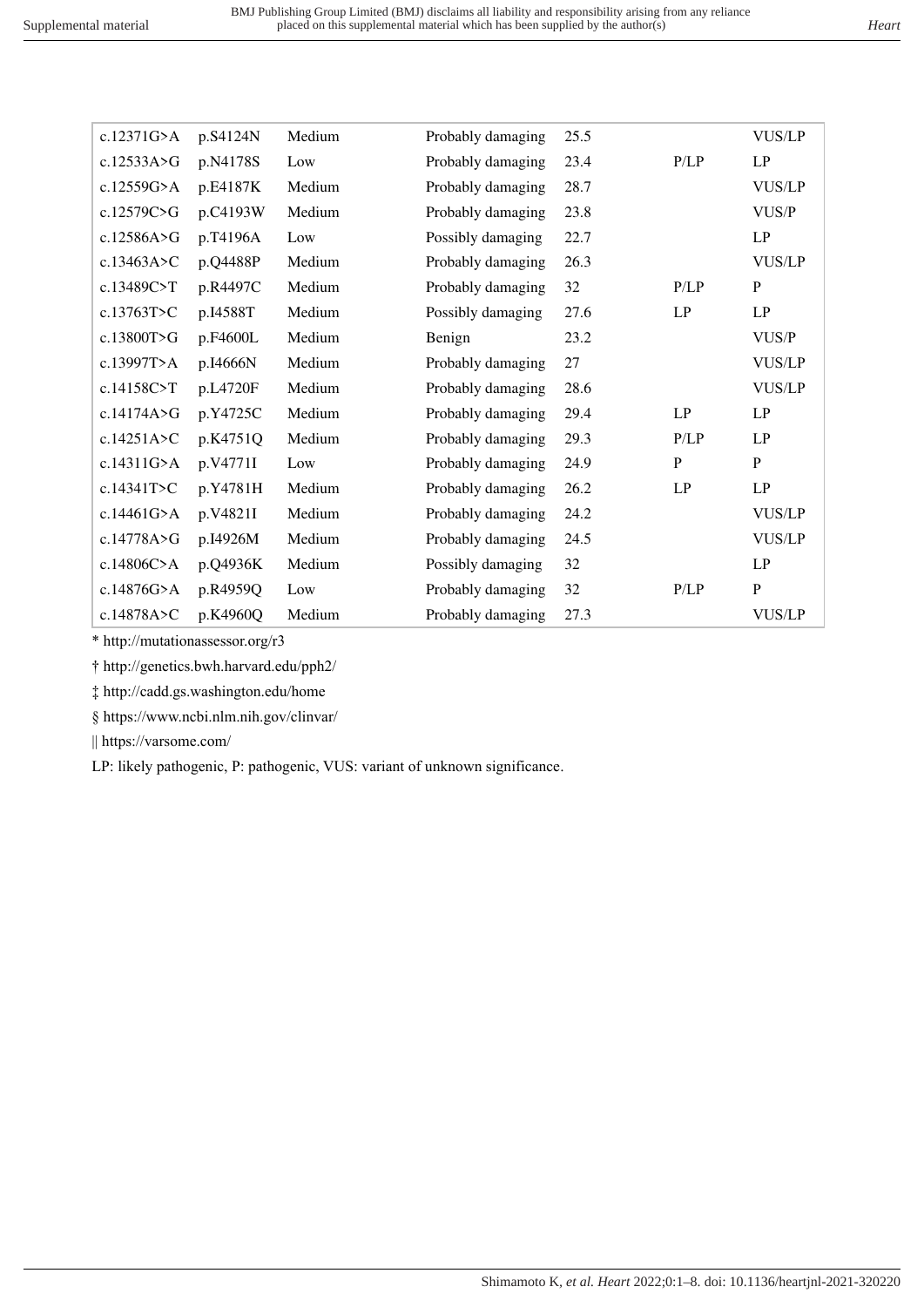## **Supplemental Table 4. Allele frequency of** *RYR2* **variants**

| Genomic position in | Variant      |          | Variant ID                                    |                               | Allele frequency |          |
|---------------------|--------------|----------|-----------------------------------------------|-------------------------------|------------------|----------|
| GRCh37*             |              |          |                                               | HGVD <sup>+</sup>             | gnomAD           | TogoVar§ |
|                     |              |          |                                               |                               | browser:         |          |
| 1:237433848         | c.100A>G     | p.K34E   | rs876661385                                   | $\blacksquare$                | F                | π,       |
| 1:237540665         | $c.506G$ >A  | p.R169Q  | rs397516539                                   | ┑                             | F                | -        |
| 1:237540665         | c.506G>T     | p.R169L  | rs397516539                                   | ┑                             | ┑                | ┑        |
| 1:237540674         | c.515G>A     | p.G172E  | rs1553426678                                  | ┑                             | F                | F        |
| 1:237540677         | c.518A > G   | p.E173G  | F                                             | ┑                             | ÷,               | ┑        |
| 1:237540686         | c.527G>A     | p.R176Q  | rs794728708                                   | ┑                             | ┑                | ┑        |
| 1:237540692         | c.533G>C     | p.G178A  | F                                             | ┑                             | h                | ┑        |
| 1:237540694         | $c.535G$ >A  | p.D179N  | rs794728709                                   | ┑                             | h                | ┑        |
| 1:237604682         | c.1069G>A    | p.G357S  | rs1401116572                                  | ┑                             | F                | F        |
| 1:237608732         | c.1202A>G    | p.D401G  | F                                             | ┑                             | F                | ┑        |
| 1:237608774         | c.1244C>G    | p.T415R  | rs1288202574                                  | ┑                             | h                | ┑        |
| 1:237608788         | c.1258C>T    | p.R420W  | rs190140598                                   | 2/2418                        | 3/249018         | F        |
| 1:237608789         | c.1259G>A    | p.R420Q  | rs794728721                                   | $\mathbin{\rightharpoondown}$ | F                | ┑        |
| 1:237617770         | c.1372G>A    | p.D458N  | rs1553458124                                  | ┑                             | F                | F        |
| 1:237617773         | c.1375C>G    | p.L459V  | F                                             | ┑                             | ┑                | ┑        |
| 1:237777556         | c.5128C>A    | p.H1710N | $\overline{\phantom{0}}$                      | ┑                             | ┑                | ┑        |
| 1:237777598         | c.5170G>A    | p.E1724K | rs794728740                                   |                               | ÷,               | -        |
| 1:237794793         | c.6507G>T    | p.E2169D | $\blacksquare$                                | ┑                             | ┑                | ┑        |
| 1:237796896         | c.6574A>T    | p.M2192L | $\overline{\phantom{a}}$                      | ┑                             | F                | ┑        |
| 1:237796965         | c.6645T>G    | p.F2215L | $\blacksquare$                                | ┑                             | ÷,               | ┑        |
| 1:237796971         | c.6649C>T    | p.H2217Y | rs1372052481                                  | ┑                             | ┑                | ┑        |
| 1:237798237         | c.6737C>T    | p.S2246L | rs121918597                                   | ┑                             | ┑                | ┑        |
| 1:237801747         | c.6883G>A    | p.G2295R | rs794728745                                   | ┑                             | ┑                | ┑        |
| 1:237801751         | c.6887A>G    | p.E2296G | $\overline{\phantom{a}}$                      | ┑                             | ┑                | ┑        |
| 1:237801764         | c.6900C>G    | p.D2300E |                                               |                               |                  |          |
| 1:237801783         | c.6919T>G    | p.F2307V | F                                             | ┑                             | ┑                | ┑        |
| 1:237804240         | $c.7159G$ >A | p.A2387T | rs794728753                                   | ┑                             | ┑                | ┑        |
| 1:237804252         | c.7171T>C    | p.F2391L | F                                             |                               |                  | ┑        |
| 1:237804280         | c.7199G>T    | p.G2400V | F                                             | ┑                             | ┑                | ┑        |
| 1:237935337         | c.11583G>C   | p.Q3861H | F                                             |                               | ┑                | ┑        |
| 1:237935337         | c.11583G>T   | p.Q3861H | F                                             | ┑                             | ┑                | ┑        |
| 1:237935344         | c.11590A>G   | p.N3864D | rs1573887621                                  | ┑                             | ┑                | ┑        |
| 1:237942002         | c.11812A>G   | p.S3938G | F                                             |                               |                  | ┑        |
| 1:237942026         | c.11836G>A   | p.G3946S | rs794728777                                   | ┑                             | ┑                | ┑        |
| 1:237942027         | c.11837G>T   | p.G3946V | $\mathord{\hspace{1pt}\text{--}\hspace{1pt}}$ | ┑                             | ┑                | ┑        |
| 1:237944908         | c.11924A>C   | p.Q3975P | F                                             |                               | ┑                | ┑        |
| 1:237947018         | c.12006G>T   | p.M4002I | $\overline{\phantom{a}}$                      | ┑                             | F                | ┑        |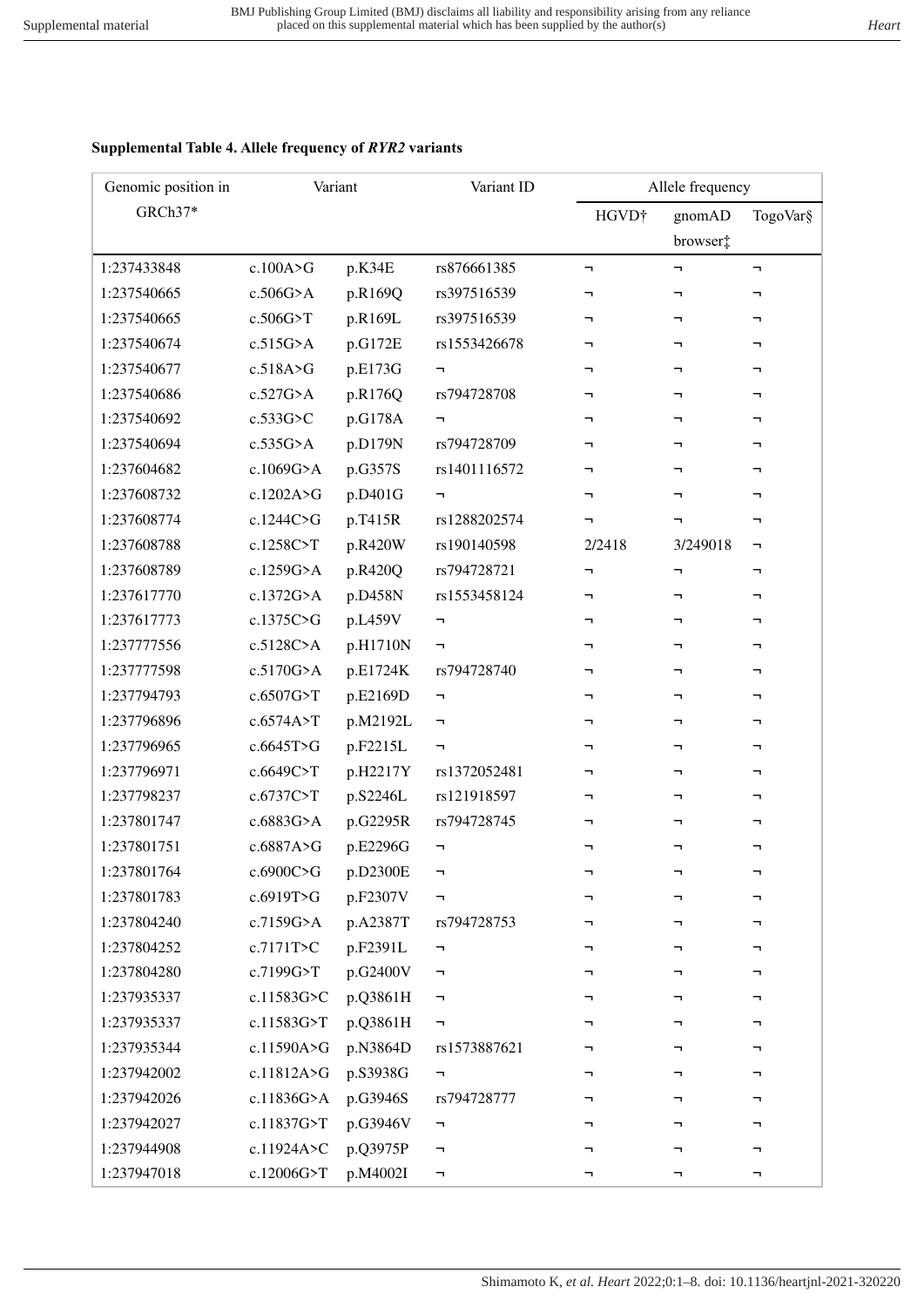| 1:237947071 | c.12059T>C   | p.F4020S | ÷,             | ┑.                       | ┑.                    | -                     |
|-------------|--------------|----------|----------------|--------------------------|-----------------------|-----------------------|
| 1:237947313 | c.12301C>T   | p.L4101F | rs794728785    | ┑.                       | π.                    | $\mathbf{\mathsf{a}}$ |
| 1:237947383 | c.12371G > A | p.S4124N | π,             | F                        | ┑.                    | -                     |
| 1:237947545 | c.12533A>G   | p.N4178S | rs794728787    | ┑.                       | ┑.                    | ┑                     |
| 1:237947571 | c.12559G>A   | p.E4187K | rs794728790    | ┑.                       | ┑.                    | ┑                     |
| 1:237947591 | c.12579C>G   | p.C4193W | <b>-</b>       | ┑                        | ┑.                    | −                     |
| 1:237947598 | c.12586A>G   | p.T4196A | rs1174371313   | ┑.                       | ┑.                    | ┑                     |
| 1:237951422 | c.13463A>C   | p.Q4488P | π,             | ┑.                       | T.                    | -                     |
| 1:237954741 | c.13489C>T   | p.R4497C | rs121918600    | ┑.                       | ┑.                    | ┑                     |
| 1:237955604 | c.13763T>C   | p.I4588T | rs876661386    | ┑                        | ┑.                    | ┑                     |
| 1:237957184 | c.13800T>G   | p.F4600L | F.             | ┑.                       | ┑.                    | $\mathbf{\mathsf{a}}$ |
| 1:237961377 | c.13997T>A   | p.I4666N | $\blacksquare$ | $\overline{\phantom{a}}$ | 2/244982              | $\blacksquare$        |
| 1:237969443 | c.14158C>T   | p.L4720F | ÷,             | ┑                        | ┑                     | ┑                     |
| 1:237969459 | c.14174A>G   | p.Y4725C | $\blacksquare$ | <b>-</b>                 | ┑.                    | ┑                     |
| 1:237969536 | c.14251A>C   | p.K4751Q | rs794728802    | ┑.                       | ┑.                    | ┑                     |
| 1:237972213 | c.14311G > A | p.V4771I | rs794728804    | Ξ,                       | $\mathbf{\mathsf{u}}$ | ┑                     |
| 1:237972243 | c.14341T>C   | p.Y4781H | rs1553335836   | ┑.                       | ┑.                    | ┑                     |
| 1:237982363 | c.14461G>A   | p.V4821I | rs1432337470   | ┑.                       | ┑.                    | ┑                     |
| 1:237994835 | c.14778A>G   | p.I4926M | F.             | <b>-</b>                 | ┑.                    | ┑                     |
|             |              |          |                |                          |                       |                       |
| 1:237994863 | c.14806C>A   | p.Q4936K | π,             | ┑.                       | ┑.                    | ┑                     |
| 1:237995919 | c.14876G>A   | p.R4959Q | rs794728811    | Ξ,                       | Ξ,                    | -                     |
| 1:237995921 | c.14878A>C   | p.K4960Q | ÷,             | ┑                        | ┑                     | ┑                     |

\* Only the first position is described on deletion or insertions variant that involves several bases.

† http://www.hgvd.genome.med.kyoto-u.ac.jp/index.html

‡ http://gnomad.broadinstitute.org We described the total allele count of all the ethnic groups in genomAD v2.1.1.

§https://togovar.biosciencedbc.jp/ We described summed up numbers of the Japanese datasets (Japanese Genotypephenotype Archive, Human Genetic Variation Database, and ToMMo 3.5KJPNv2 Allele Frequency Panel) in TogoVar databases.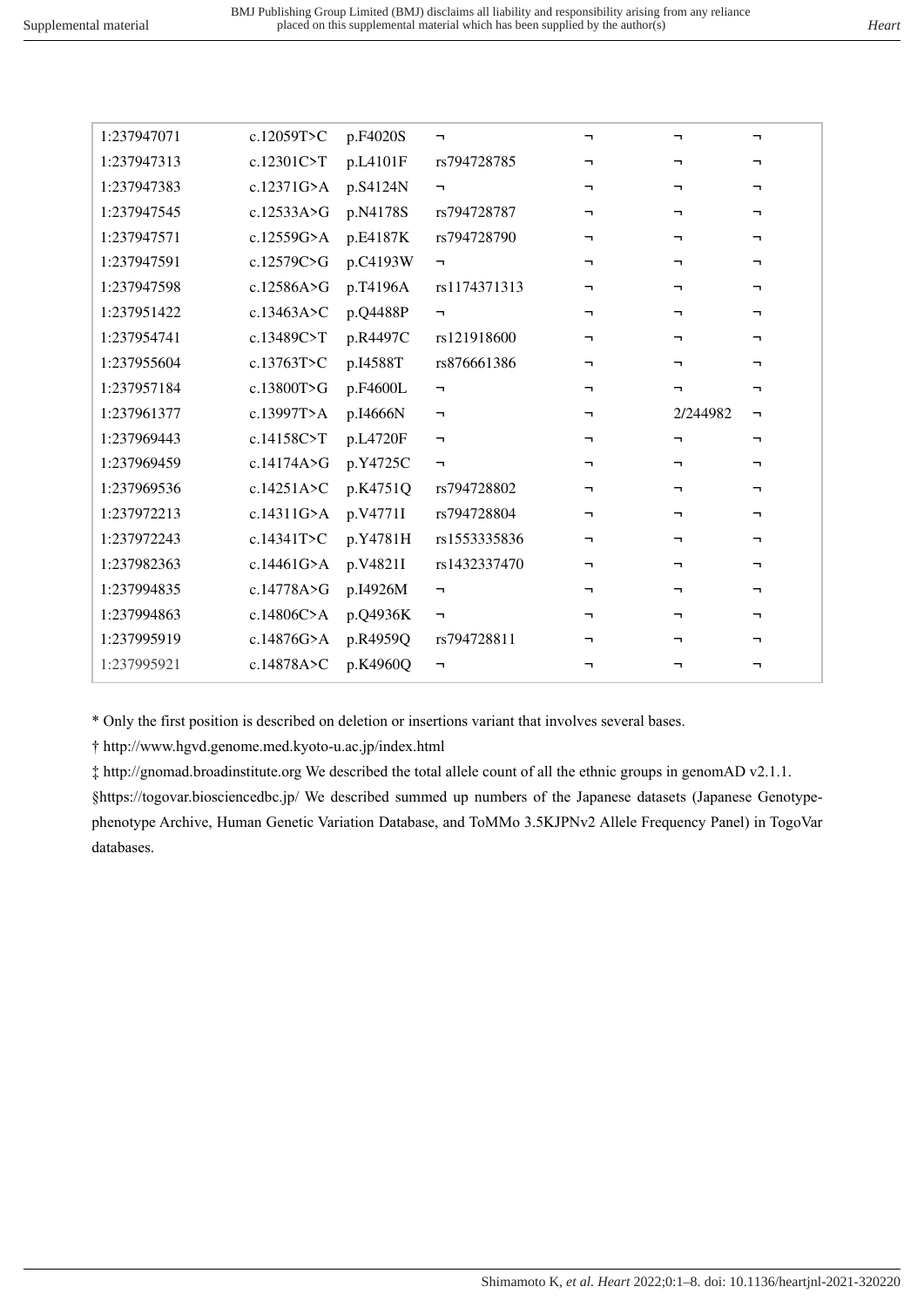|                                     | Epilepsy* $(+)$   | Epilepsy* (-)      | $P-$   | <b>Intellectual</b> | <b>Intellectual</b> | $P-$     |
|-------------------------------------|-------------------|--------------------|--------|---------------------|---------------------|----------|
|                                     | $n = 15$          | $n = 67$           | values | disability $(+)$    | disability (-)      | values   |
|                                     |                   |                    |        | $n = 8$             | $n = 74$            |          |
| Male sex, $n$ $(\%)$                | 11(73.3)          | 34(50.7)           | 0.15   | 4(50.0)             | 41 $(55.4)$         | 1.00     |
| De novo/Familial cases, $n$ (%)     | 2/13              | 22/45              | 0.21   | 0/8                 | 24/50               | 0.10     |
|                                     | (13.3/86.7)       | (32.8/67.2)        |        | (0/100)             | (32.4/67.6)         |          |
| Age at first symptom, years         | $7.0$ [5.3, 8.8]  | $8.0$ [5.0, 10.0]  | 0.30   | 6.5 [4.8, 7.0]      | $8.0$ [5.0, 10.0]   | 0.075    |
| Age at clinical diagnosis, years    | $9.0$ [8.5, 13.5] | $10.0$ [6.5, 13.0] | 0.46   | $8.0$ [5.5, 11.5]   | $10.5$ [7.0,13.0]   | $0.28\,$ |
| Syncope $\dagger$ , n $(\%)$        | 12(80.0)          | 49(73.1)           | 0.75   | 7(87.5)             | 54 (73.0)           | 0.67     |
| Syncope age, years                  | $7.0$ [5.5, 8.3]  | $8.0$ [6.0, 10.0]  | 0.21   | $7.0$ [5.5, $7.0$ ] | $8.0$ [6.0, 10.0]   | 0.082    |
| $CA^{\dagger}$ , n $(\%$ )          | 7(46.7)           | 34(50.7)           |        | 3(37.5)             | 38 (51.4)           | 0.71     |
| CA age, years                       | $9.0$ [8.0, 11.0] | $10.0$ [5.3, 12.0] | 0.93   | $8.0$ [6.0,8.5]     | 10.0 $[6.0, 12.8]$  | 0.29     |
| Bidirectional VT $\ddagger$ , n (%) | 8(53.3)           | 22(32.8)           | 0.15   | 3(37.5)             | 27(36.5)            | 1.00     |
| Variant location $\S$ , n $(\%)$    |                   |                    |        |                     |                     |          |
| N-terminus domain                   | 3(21.4)           | 21(31.3)           | 0.77   | 1(12.5)             | 23(31.5)            | 0.34     |
| Central domain                      | 2(14.3)           | 9(13.4)            |        | 1(12.5)             | 10(13.7)            |          |
| C-terminus domain                   | 8(57.1)           | 28(41.8)           |        | 6(75.0)             | 30(41.1)            |          |
| Other area                          | 1(7.1)            | 9(13.4)            |        | 0(0.0)              | 10(13.7)            |          |

# **Supplemental Table 5. Characteristics of probands with or without Epilepsy or Intellectual disability**

Data are n (%) and median [interquartile range].

CA: cardiac arrest, VT: ventricular tachycardia.

\* Epilepsy includes epilepsy and epileptic seizure

† All syncope and CA events before clinical diagnosis have counted on the list and some probands have both events.

‡ Documentation on any electrocardiogram recordings

§Splicing error is not included.

Probands with epilepsy: R169Q, R176Q, T415R, H1710N, S2246L, F2307V, G3946S, M4002I, F4020S, N4178S, T4196A, L4720F, V4821I, I4926M, Splicing Error (c.6023–2 A>G)

Probands with intellectual disability; F2307V, E4187K, I4666N, L4720F, Y4781H, V4821I, R4959Q

Underlined variants: One proband for each variants showed both epilepsy and intellectual disability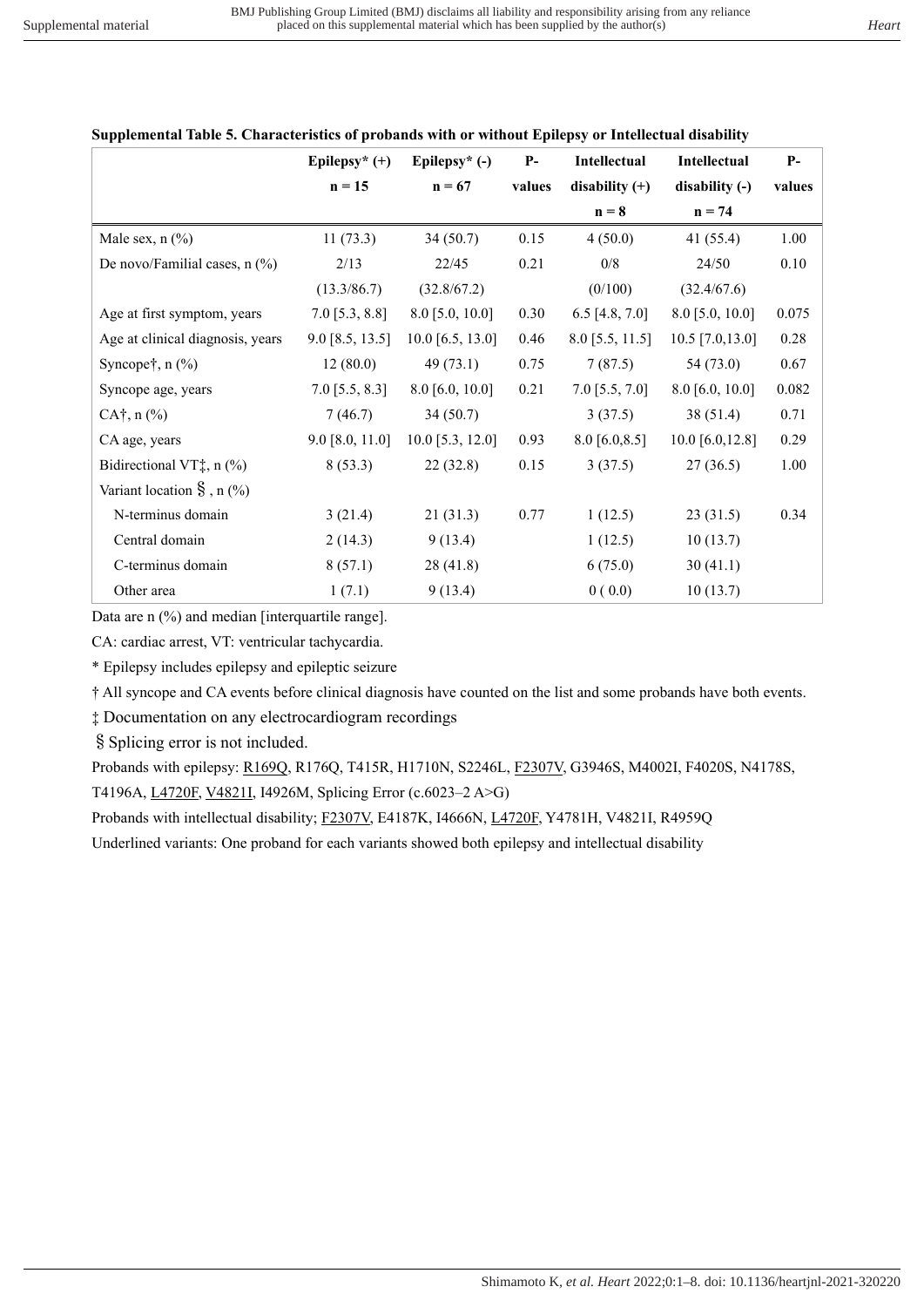|                                         | <b>Total</b> | Father  | Mother      |
|-----------------------------------------|--------------|---------|-------------|
| Number of parents, n                    | 24           |         | 17          |
| Syncope, $n$ $(\%)$                     | $9(37.5)^*$  | 1(14.3) | $8(47.0)^*$ |
| $CA, n (\%)$                            | $1(4.2)^*$   | 0(0)    | $1(5.9)^*$  |
| Atrial fibrillation, $n$ (%)            | 2(8.3)       | 1(12.5) | 1(5.9)      |
| Premature ventricular contractions, (%) | 3(12.0)      | 1(12.5) | 2(11.8)     |

#### **Supplemental Table 6. Clinical characteristics of the parents carrying** *RYR2* **variants**

Data are n  $(\%$ 

CA: cardiac arrest

\* This person had both syncope and CA event.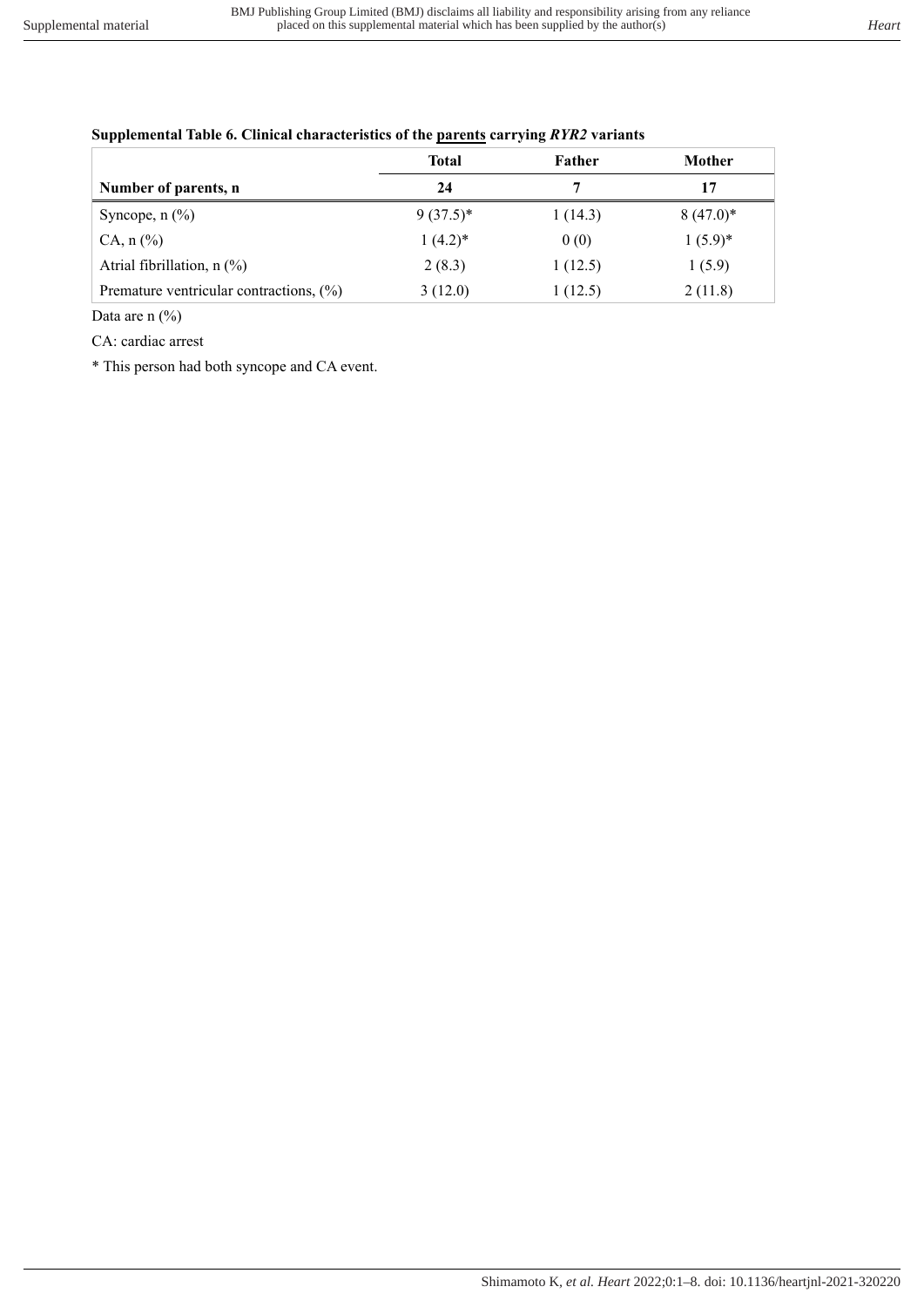|                                     | Parental history of | Parental history of | <b>P-values</b> |
|-------------------------------------|---------------------|---------------------|-----------------|
|                                     | syncope or $CA$ (+) | syncope or CA(-)    |                 |
|                                     | $n = 9$             | $n = 15$            |                 |
| Male sex, $n$ $(\%)$                | 4(44.4)             | 7(46.7)             | 1.00            |
| Age at first symptom, years         | $8.0$ [7.0, 10.0]   | $12.0$ [10.0, 13.0] | 0.019           |
| Age at clinical diagnosis, years    | $11.0$ [9.0, 12.0]  | 14.0 [12.0, 15.5]   | 0.10            |
| Syncope*, $n$ $(\%)$                | 8(88.9)             | 12(80.0)            | 1.00            |
| Syncope age, years                  | $7.5$ [6.5, 9.3]    | $13.0$ [10.0, 13.3] | 0.016           |
| $CA^*$ , n $(\%)$                   | 3(33.3)             | 7(46.7)             | 0.68            |
| CA age, years                       | $12.0$ [11.0, 21.0] | $12.0$ [11.0, 13.5] | 0.82            |
| Initial symptom: Syncope/ CA, n (%) | 8/1 (88.9/11.1)     | $10/3$ (76.9/23.1)  | 0.62            |
| Worst symptom: Syncope/ CA, $n$ (%) | $6/3$ (66.7/33.3)   | $6/7$ (46.2/53.8)   | 0.42            |
| <b>ECG</b> parameters               |                     |                     |                 |
| Heart rate, base per minutes        | 57 [53, 70]         | 60 [54, 73]         | 0.61            |
| QT, ms                              | 409 [400, 420]      | 420 [400, 441]      | 0.42            |
| QTc, ms                             | 393 [384, 441]      | 424 [401, 447]      | 0.16            |
| Bidirectional VT, $n$ (%)           | 1(11.1)             | 3(20.0)             | 1.00            |
| Bradycardia for age, n (%)          | 3(33.3)             | 1(6.7)              | 0.13            |
| Epilepsy, $n$ $(\%)$                | 0(0)                | 2(13.3)             | 0.51            |

**Supplemental Table 7. Association between probands phenotype and parental syncope or aborted cardiac arrest.**

Data are n (%) and median [interquartile range].

CA: cardiac arrest, VT: ventricular tachycardia.

\* All syncope and CA events before clinical diagnosis have counted on the list and some probands have both events.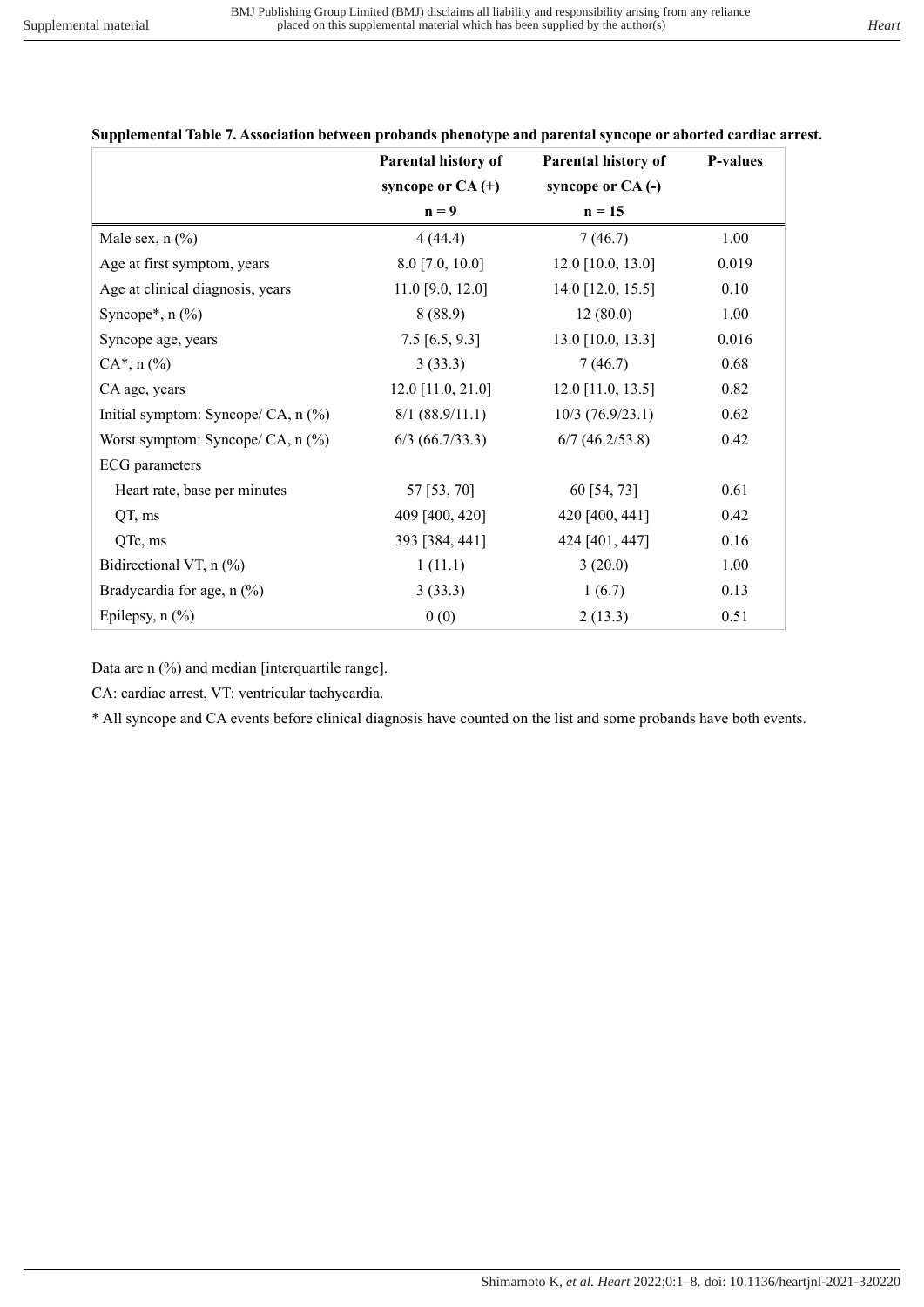# **Supplemental Table 8.**

**Logistic regression analyses of** *RYR2* **variant carrying parent's factors for proband's aborted cardiac arrest.** 

|                                     | Univariable        | Multivariable*       |
|-------------------------------------|--------------------|----------------------|
| <b>Variables</b>                    | <b>OR (95% CI)</b> | Adjusted OR (95% CI) |
| Maternal-originated<br>inheritance, | $0.93(0.16-5.54)$  | $0.86(0.14-5.41)$    |
| (vs Paternal)                       |                    |                      |
| Parent's history of syncope or CA   | $0.57(0.10-3.18)$  | $0.57(0.10-3.21)$    |

\*Multivariate logistic regression analysis was adjusted for proband's sex.

CA: cardiac arrest, CI: confidence interval, OR: odds ratio.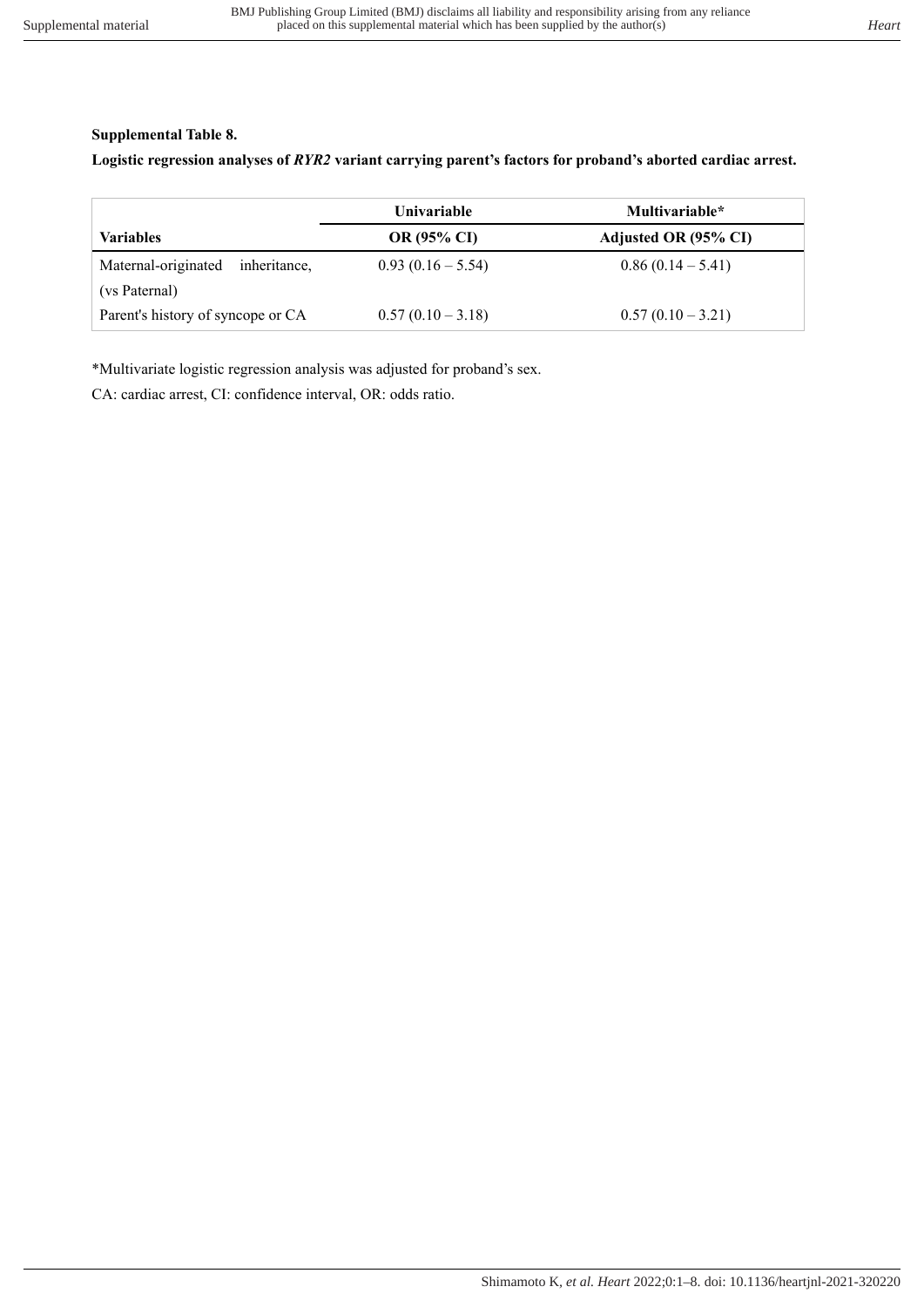# **Supplemental Table 9. Characteristics of the probands by inheritance origin.**

|                                       | Maternal-originated | Paternal-originated |                 |
|---------------------------------------|---------------------|---------------------|-----------------|
|                                       | inheritance         | inheritance         | <b>P-values</b> |
|                                       | $n = 17$            | $n = 7$             |                 |
| Male sex, $n$ $(\%)$                  | 9(52.9)             | 2(28.6)             | 0.39            |
| Age at first symptom, years           | $10.0$ [7.5, 12.5]  | $10.0$ [9.5, 13.0]  | 0.25            |
| Age at clinical diagnosis, years      | $12.0$ [11.0, 14.0] | 19.0 [12.5, 26.0]   | 0.067           |
| Syncope*, $n$ (%)                     | 13(76.5)            | 7(100)              | 0.28            |
| Syncope age, years                    | $9.0$ [7.0, 13.0]   | $12.0$ [10.0, 15.0] | 0.086           |
| $CA^*$ , n $(\%)$                     | 7(41.2)             | 3(42.9)             | 1.00            |
| CA age, years                         | $12.0$ [11.5, 13.5] | $11.0$ [10.0, 20.5] | 0.65            |
| Initial symptom: Syncope/ CA, $n$ (%) | $12/3$ (80.0/20.0)  | $6/1$ (85.7/14.3)   | 1.00            |
| Worst symptom: Syncope/ CA, $n$ (%)   | 8/7(53.3/46.7)      | $4/3$ (57.1/42.9)   | 1.00            |
| <b>ECG</b> parameters                 |                     |                     |                 |
| Heart rate, base per minutes          | 59 [56, 72]         | 53 [44, 67]         | 0.15            |
| QT, ms                                | 412 [392, 428]      | 409 [400, 461]      | 0.46            |
| QTc, ms                               | 416 [396, 446]      | 404 [392, 445]      | 0.78            |
| Bidirectional VT, $n$ (%)             | 3(17.6)             | 1(14.3)             | 1.00            |
| Bradycardia for age, $n(\%)$          | 2(11.8)             | 2(28.6)             | 0.55            |
| Epilepsy, $n$ (%)                     | 1(5.9)              | 1(14.3)             | 0.51            |

Data are n (%) and median [interquartile range].

CA: cardiac arrest, VT: ventricular tachycardia.

\* All syncope and CA events before clinical diagnosis have counted on the list and some probands have both events.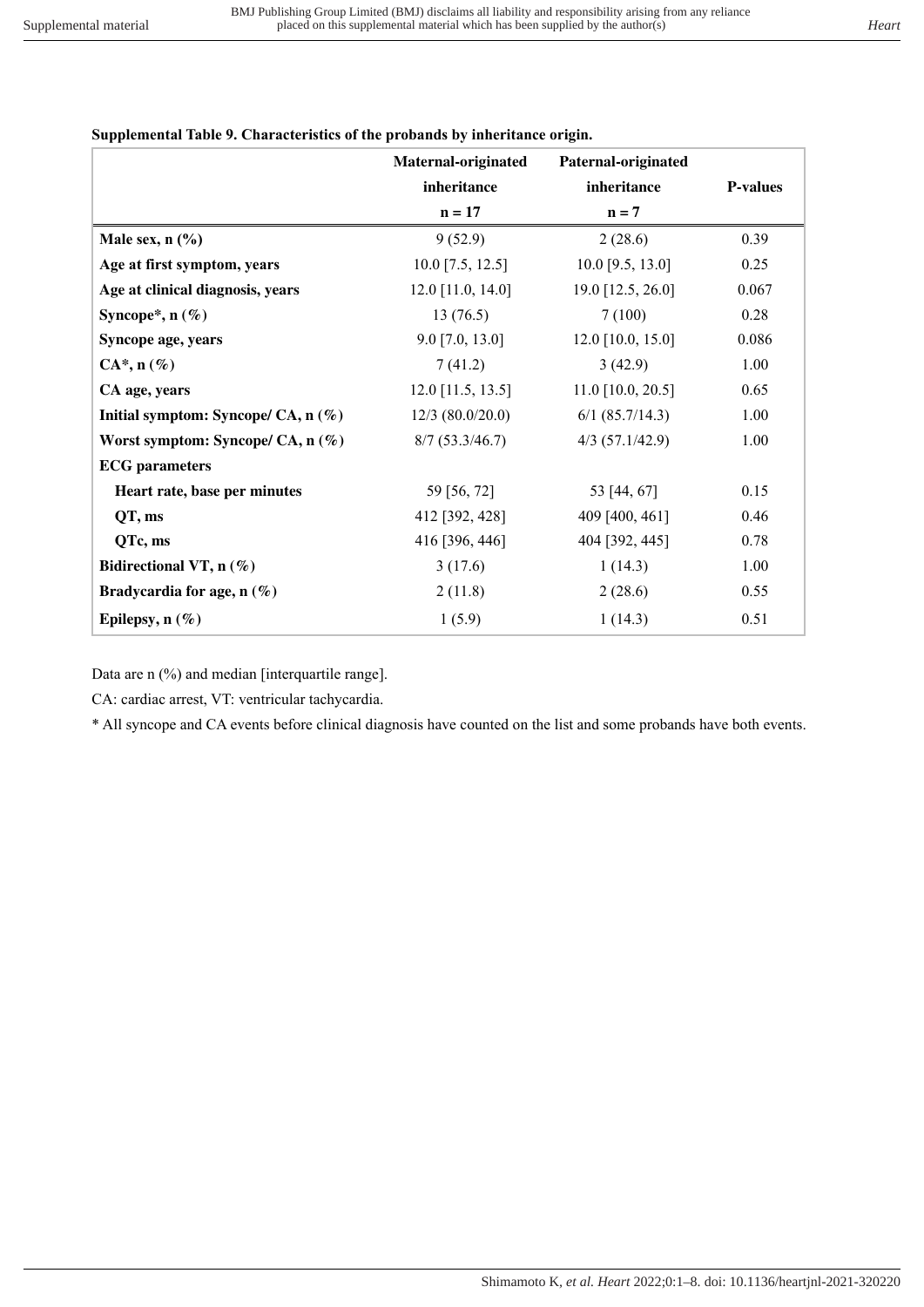|                                  | C-terminus domain | N-terminus domain   | <b>P-values</b> |
|----------------------------------|-------------------|---------------------|-----------------|
|                                  | $n = 36$          | $n = 24$            |                 |
| De novo/ Familial cases, $n$ (%) | $33/3$ (91.7/8.3) | $10/14$ (41.7/58.3) | < 0.001         |
| Age at first symptom, years      | $7.0$ [5.0, 9.0]  | $9.0$ [6.0, 11.5]   | 0.11            |
| Syncope*, $n$ (%)                | 28(77.8)          | 18(75.0)            | 1.00            |
| Syncope age, years               | $7.0$ [5.8, 9.0]  | $9.0$ [6.3, 13.0]   | 0.12            |
| $CA^*, n(\%)$                    | 13(36.1)          | 15(62.5)            | 0.065           |
| CA age, years                    | $9.0$ [5.0, 14.0] | $10.0$ [7.0, 12.0]  | 0.82            |

#### **Supplemental Table 10. Characteristics of the probands by variant's domain.**

Data are n (%) and median [interquartile range].

CA: cardiac arrest.

\* All syncope and CA events before clinical diagnosis have counted on the list and some probands have both events.